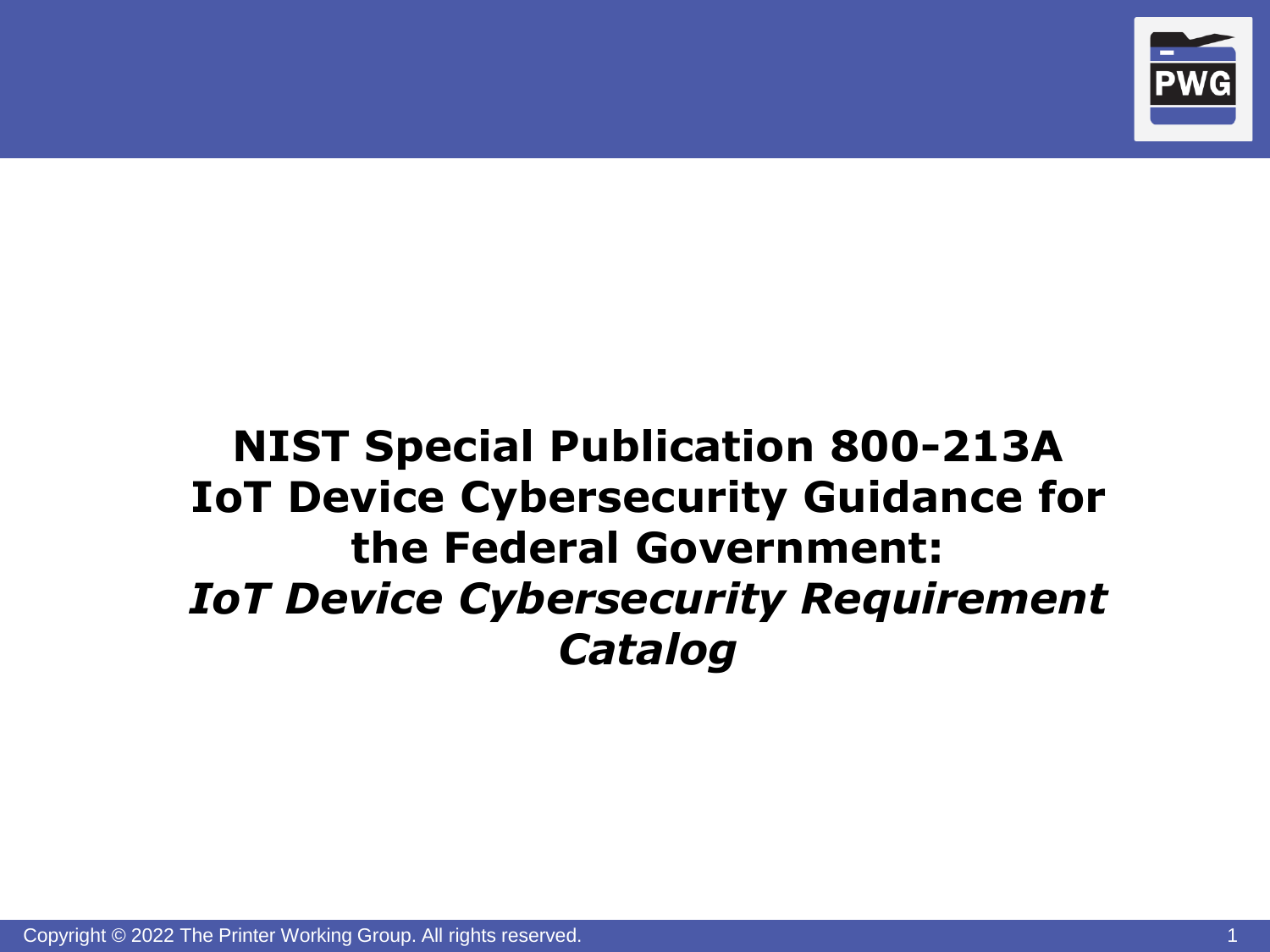# Executive Order on Improving the Nation's Cybersecurity



Issued May 12, 2021 by President Biden

One Area Covered by this Executive Order: Enhancing Software Supply Chain Security

- Includes the requirement that NIST shall initiate pilot programs to educate the public on the security capabilities of software development practices and Internet of Things (IoT) devices
- As part of NIST published two guidance documents relating to IoT devices in November:
	- [Guidance relating to Establishing IoT Device Cybersecurity](https://nvlpubs.nist.gov/nistpubs/SpecialPublications/NIST.SP.800-213.pdf)  Requirements (NIST Special Publication (SP) 800-213) and
	- A revised [IOT Device Cybersecurity Requirements Catalog](https://nvlpubs.nist.gov/nistpubs/SpecialPublications/NIST.SP.800-213A.pdf) (NIST SP 800-213A).

The publications are targeted to information security professionals, system administrators, and others in organizations tasked with assessing, applying, and maintaining security on a system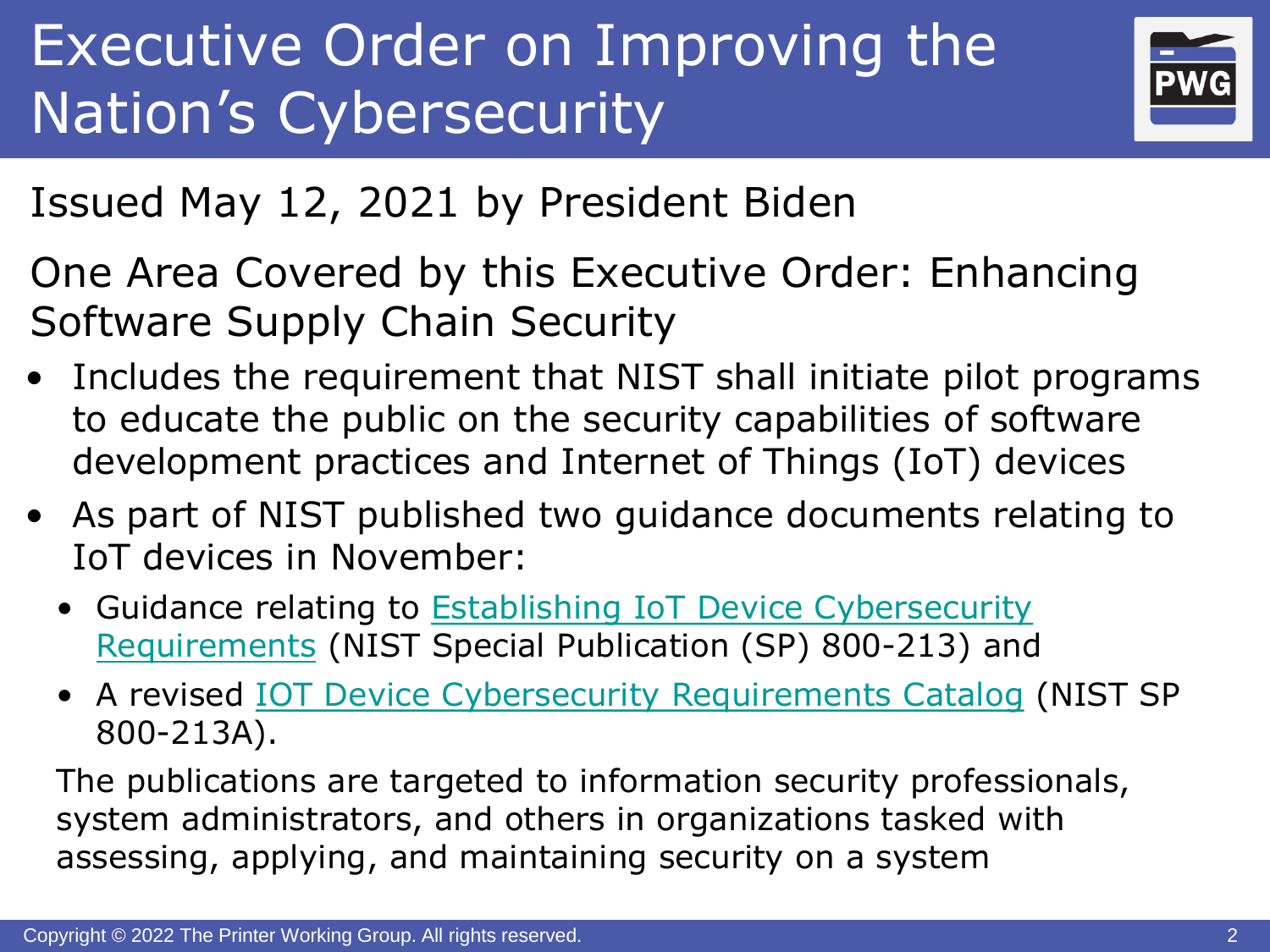# **NIST SP800-213A IoT Device Cybersecurity Requirement Catalog**



- Help Federal Organizations determine device cybersecurity requirements for IoT devices they seek to use with federal information systems and other systems operated by the federal government.
- IoT devices in-scope for this publication have at least one transducer (sensor or actuator) for interacting directly with the physical world and at least one network interface (e.g., Ethernet, Wi-Fi, Bluetooth, Long-term Evolution (LTE), Zigbee, Ultra-Wideband (UWB)) for interfacing with the digital world.
- IoT devices in-scope for this publication can function on their own, although they may be dependent on specific other devices (e.g., an IoT hub) or systems (e.g., a cloud) for some functionality
- Shall be used with the guidance in Special Publication (SP) 800-213, *IoT Cybersecurity Guidance for the Federal Government: Establishing IoT Device Cybersecurity Requirements* [NIST SP 800-213]
- Federal organizations can use this catalog of device cybersecurity requirements to determine those appropriate to support the security controls implemented on their system and in their organization

Note: Device cybersecurity requirements are device cybersecurity capabilities and non-technical supporting capabilities needed to integrate an IoT device into a system. Device cybersecurity capabilities are cybersecurity features or functions that computing devices provide through their own technical means (i.e., device hardware and software)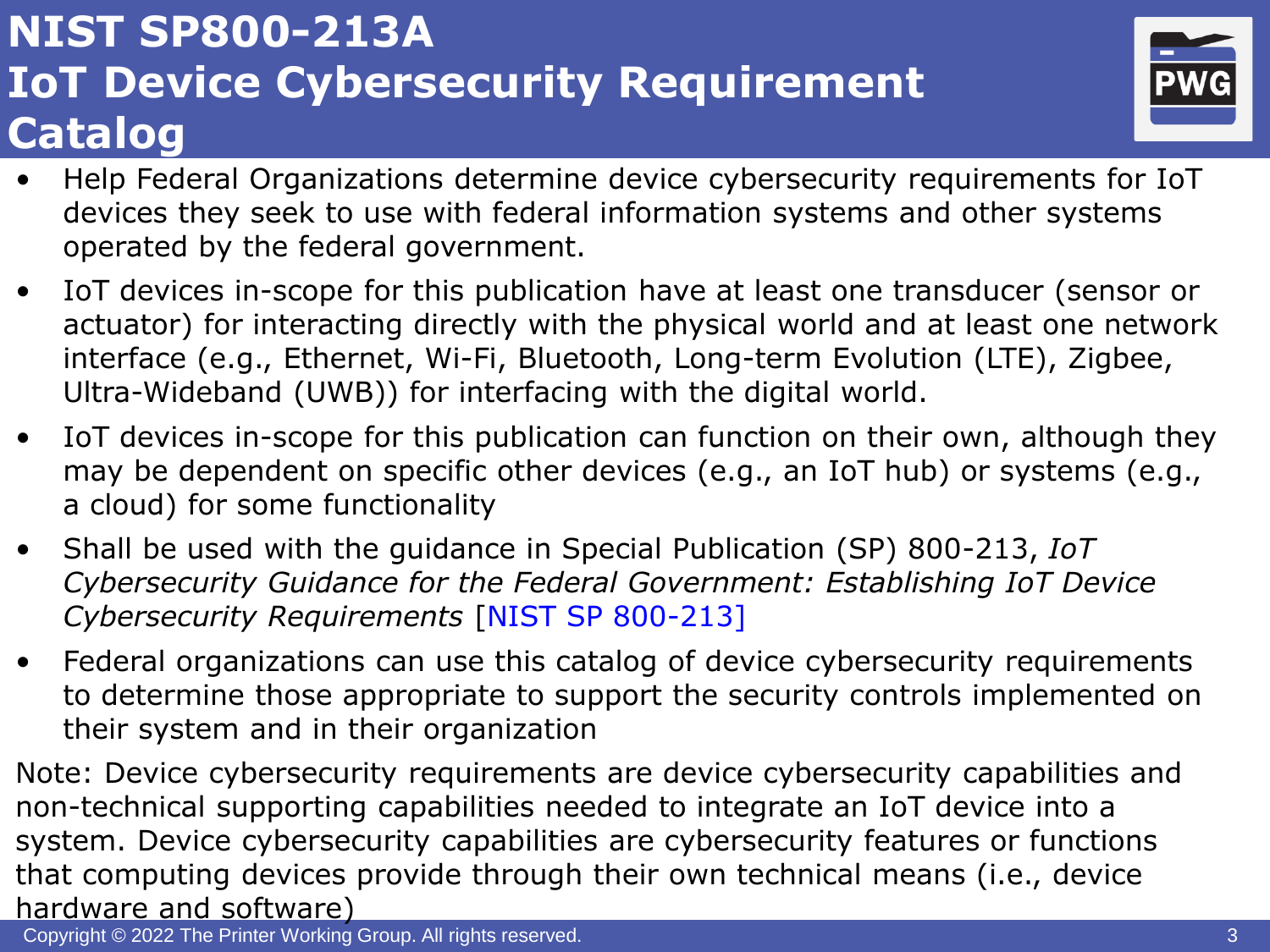# **NIST SP800-213A IoT Device Cybersecurity Requirement Catalog**



#### **Device Cybersecurity Capabilities**

- **Device Identification:** The capability to identify the IoT device for multiple purposes and in multiple ways to meet organizational requirements
- **Device Configuration:** The capability to configure the IoT device through logical and/or physical interfaces to meet organizational requirements
- **Data Protection:** The capability to protect IoT device data to meet organizational requirements
- **Logical Access To Interfaces:** Ability to require authentication to, and/or identification of, the IoT device, and to establish authentication and identification configuration and display requirements
- **Software Update:** Ability to update IoT device software, and to have support mechanisms for such updates
- **Cybersecurity State Awareness:** The capability to generate data indicating different types of events related to the use of the device to meet organizational requirements
- **Device Security** The capability to secure the IoT device to meet organizational requirements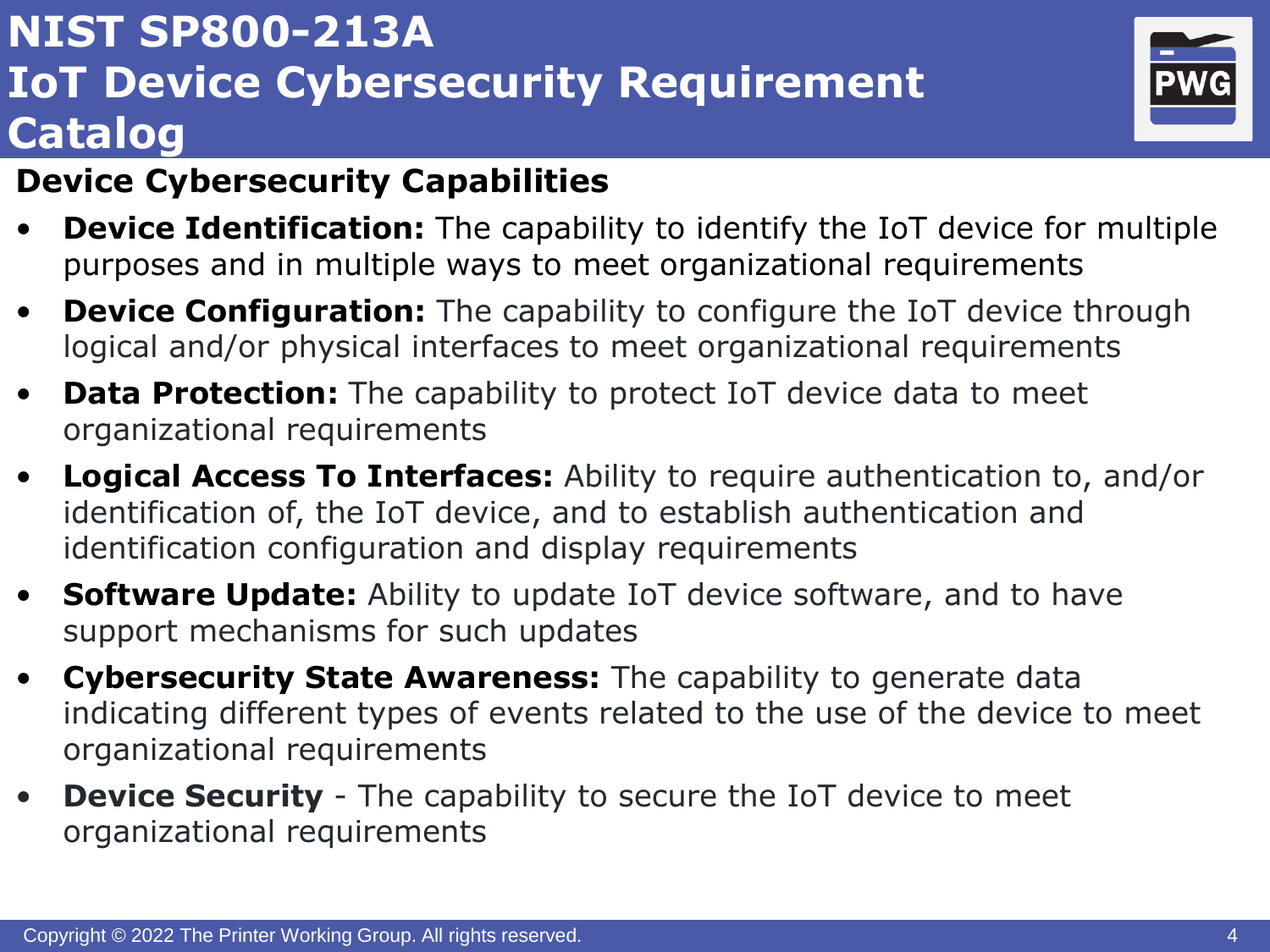

### **Device Identification Subcapabilities**

- **Identifier Management Support** Ability for device identification Requirements that may be necessary
- **Device Authentication Support** Ability to support local or interfaced device authentication
- **Actions Based on Device Identity** Ability to perform actions that can occur based on or using the identity of the device
- **Physical Identifiers** Ability to add a unique physical identifier at an external or internal location on the device authorized entities can access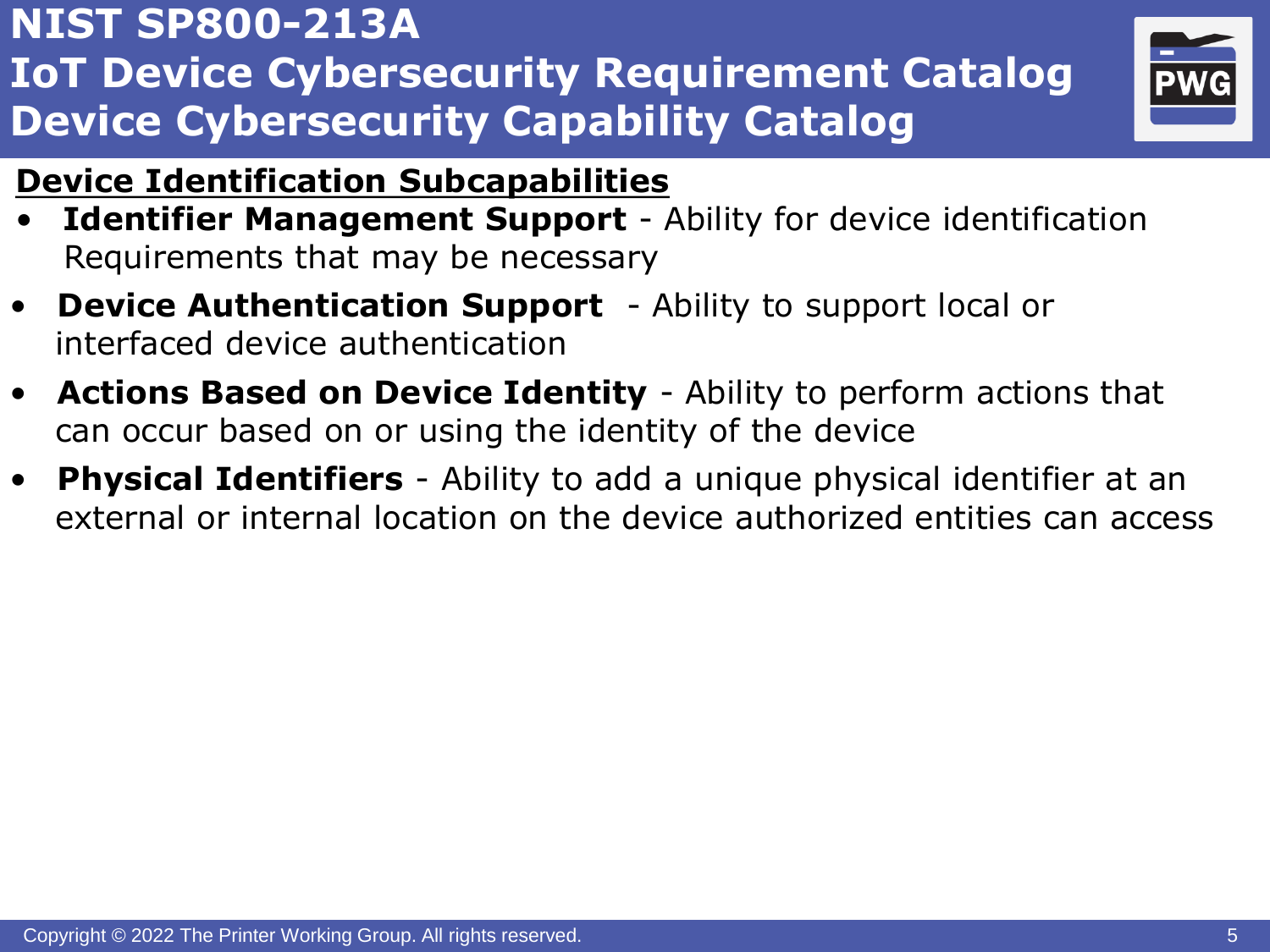

### **Device Identification**

• **Identifier Management Support**

- Ability to uniquely identify the IoT device logically
- Ability to uniquely identify a remote IoT device
- Ability for the device to support a unique device identifier (e.g., to allow it to be linked to the person or process assigned to use the IoT device)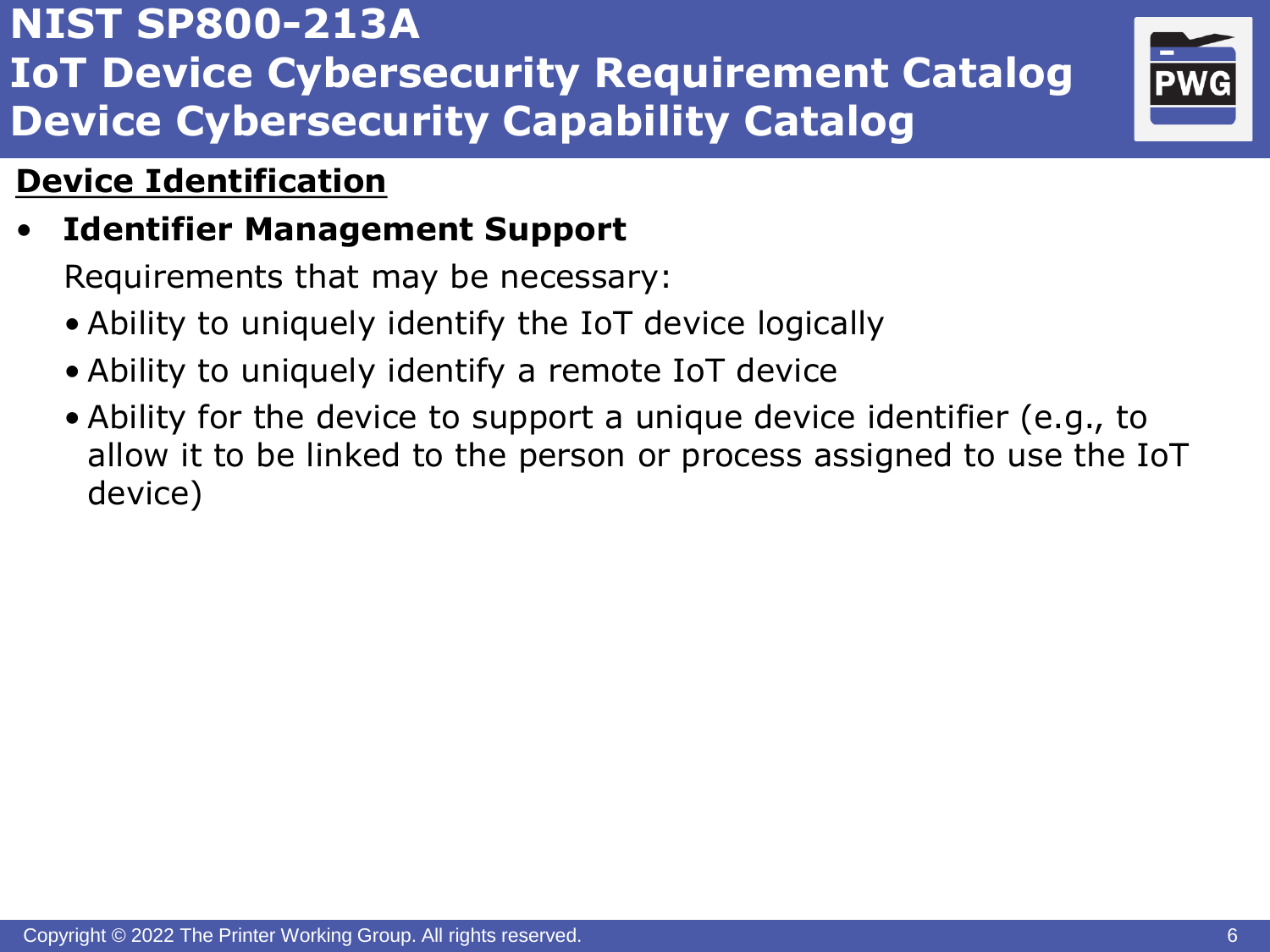

### **Device Identification**

• **Device Authentication Support**

Requirements that may be necessary:

- Ability to configure IoT device access control policies using IoT device identity
	- Ability to hide IoT device identity from non-authorized entities
	- Ability for the IoT device to differentiate between authorized and unauthorized remote users
	- Ability for the IoT device to differentiate between authorized and unauthorized physical device users (e.g., using a method of authentication to verify the identity of physical device users)
- Ability to monitor specific actions based on the IoT device identity
- Ability to identify software loaded on the IoT device based on IoT device identity
- Ability for the device identifier to be used to discover the IoT device for the purpose

of network asset identification and management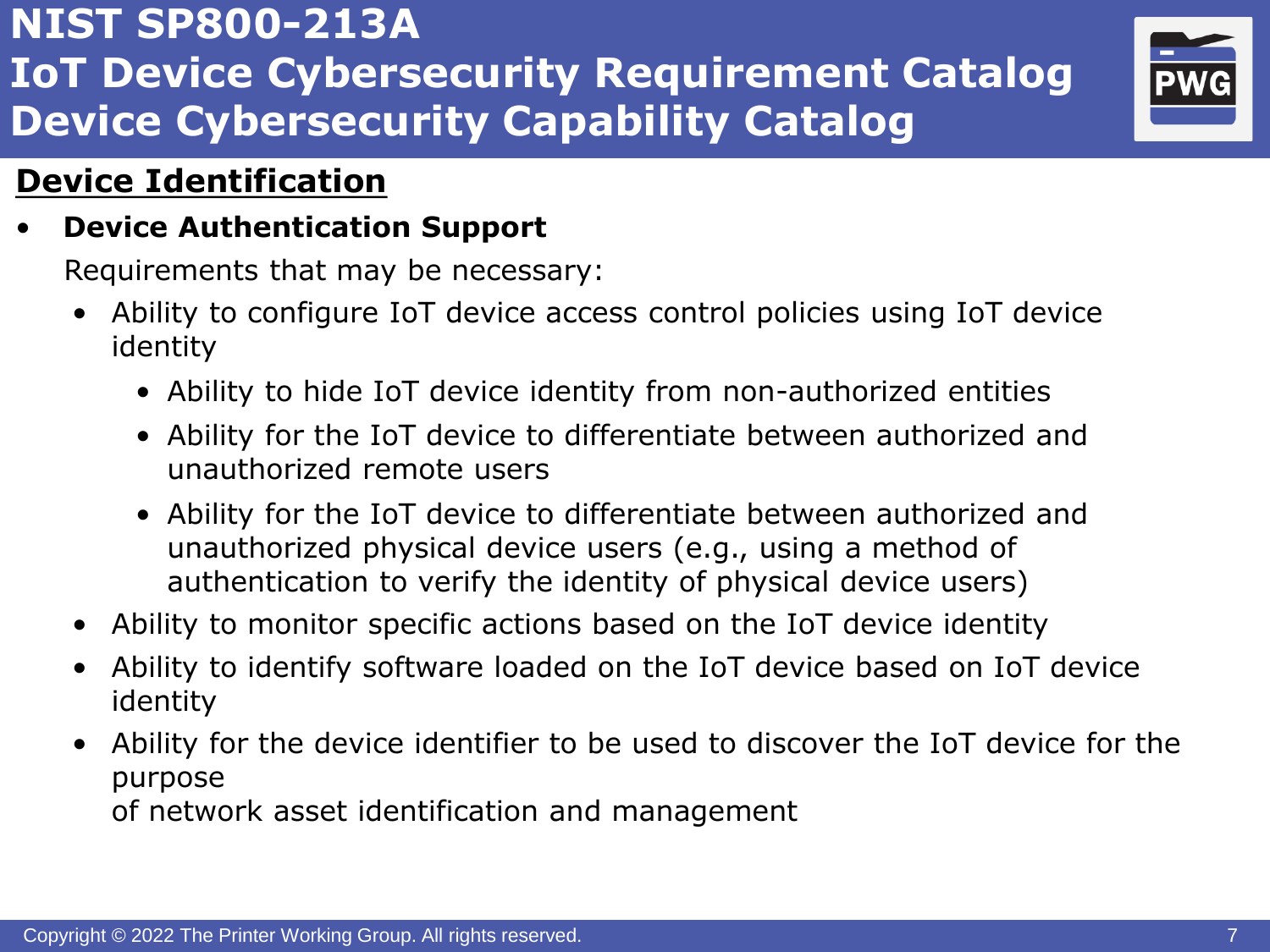

### **Device Identification**

### • **Actions Based on Device Identity**

Requirements that may be necessary:

- Ability for the IoT device to identify itself as an authorized entity to other devices
- Ability to verify the identity of other devices

### • **Physical Identifiers**

Requirements that may be necessary: None Specified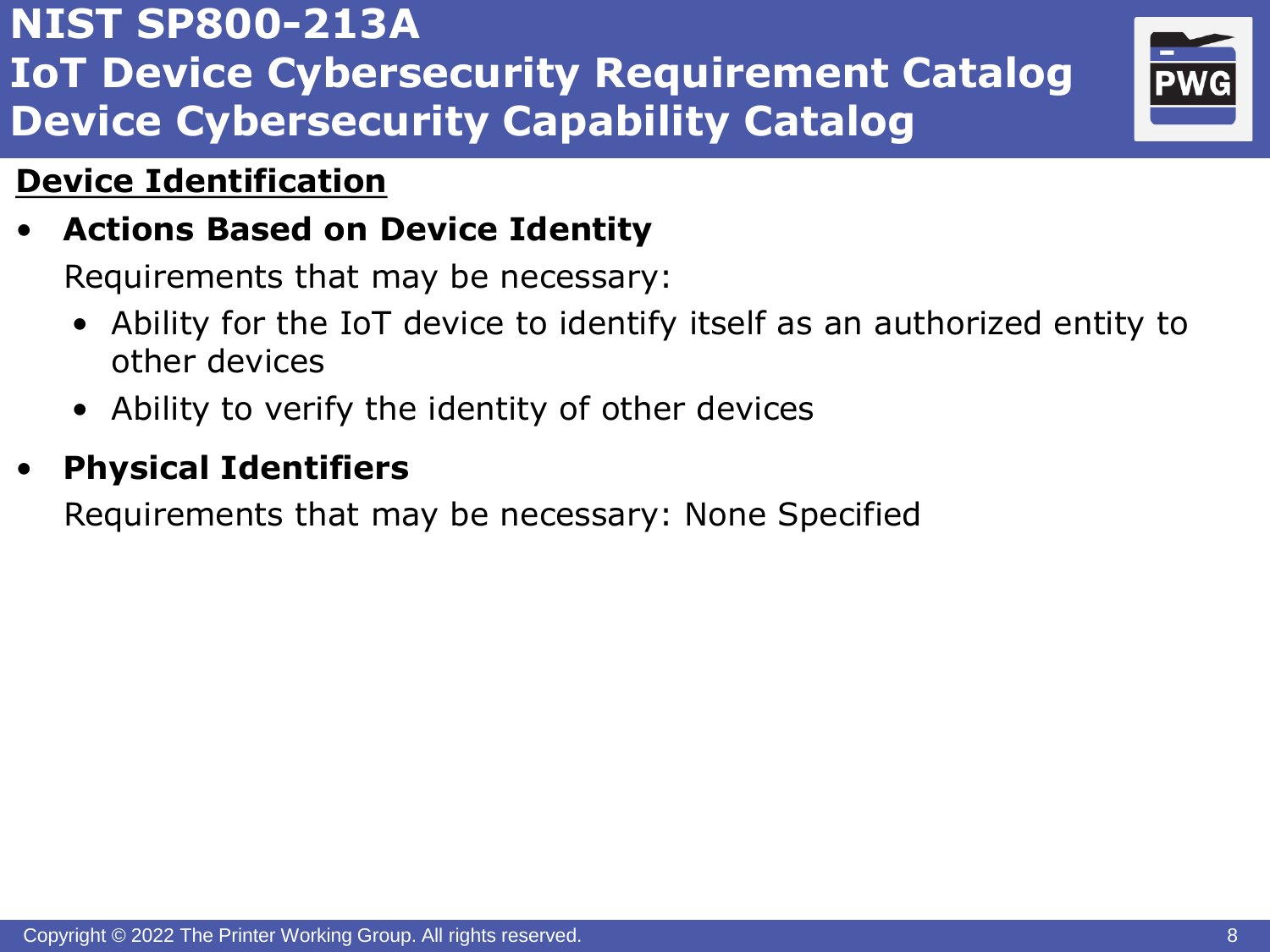

### **Device Configuration Subcapabilities**

- **Logical Access Privilege Configuration** Ability for only authorized entities (e.g., organization personnel, other system elements, enabling systems) to apply logical access privilege settings within the IoT device and configure logical access privilege as described in Logical Access to Interfaces
- **Authentication and Authorization Configuration** Ability for only authorized entities to configure IoT device authentication policies and limitations as described in Logical Access to Interfaces
- **Interface Configuration** Ability for only authorized entities to configure aspects related to the device's interfaces as described in Logical Access to Interfaces
- **Display Configuration** Ability to configure content to be displayed on a device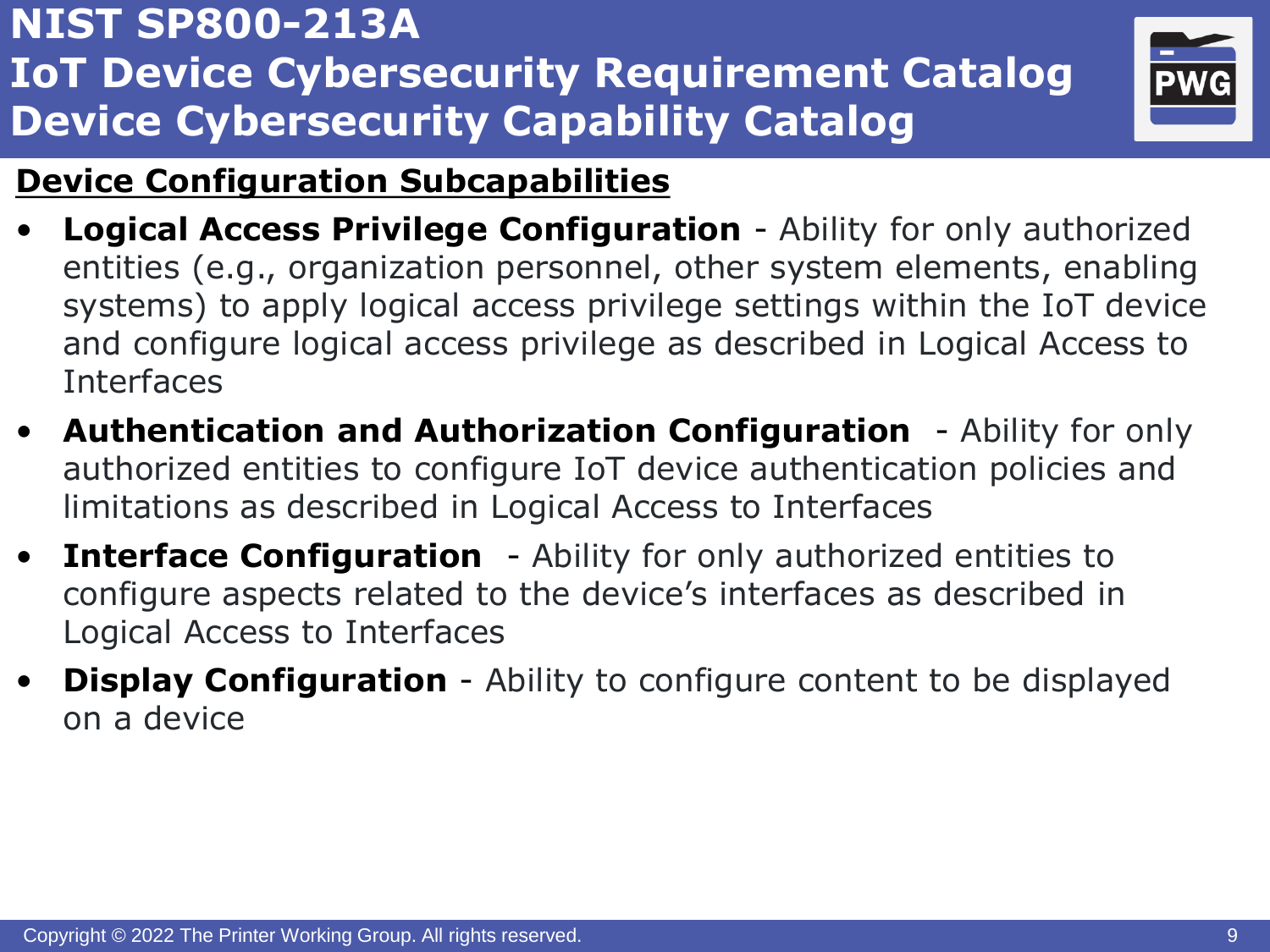### **Device Configuration**

- **Logical Access Privilege Configuration** Requirements that may be necessary: None Specified
- **Authentication and Authorization Configuration** Requirements that may be necessary: None Specified
- **Interface Configuration**

Requirements that may be necessary: None Specified

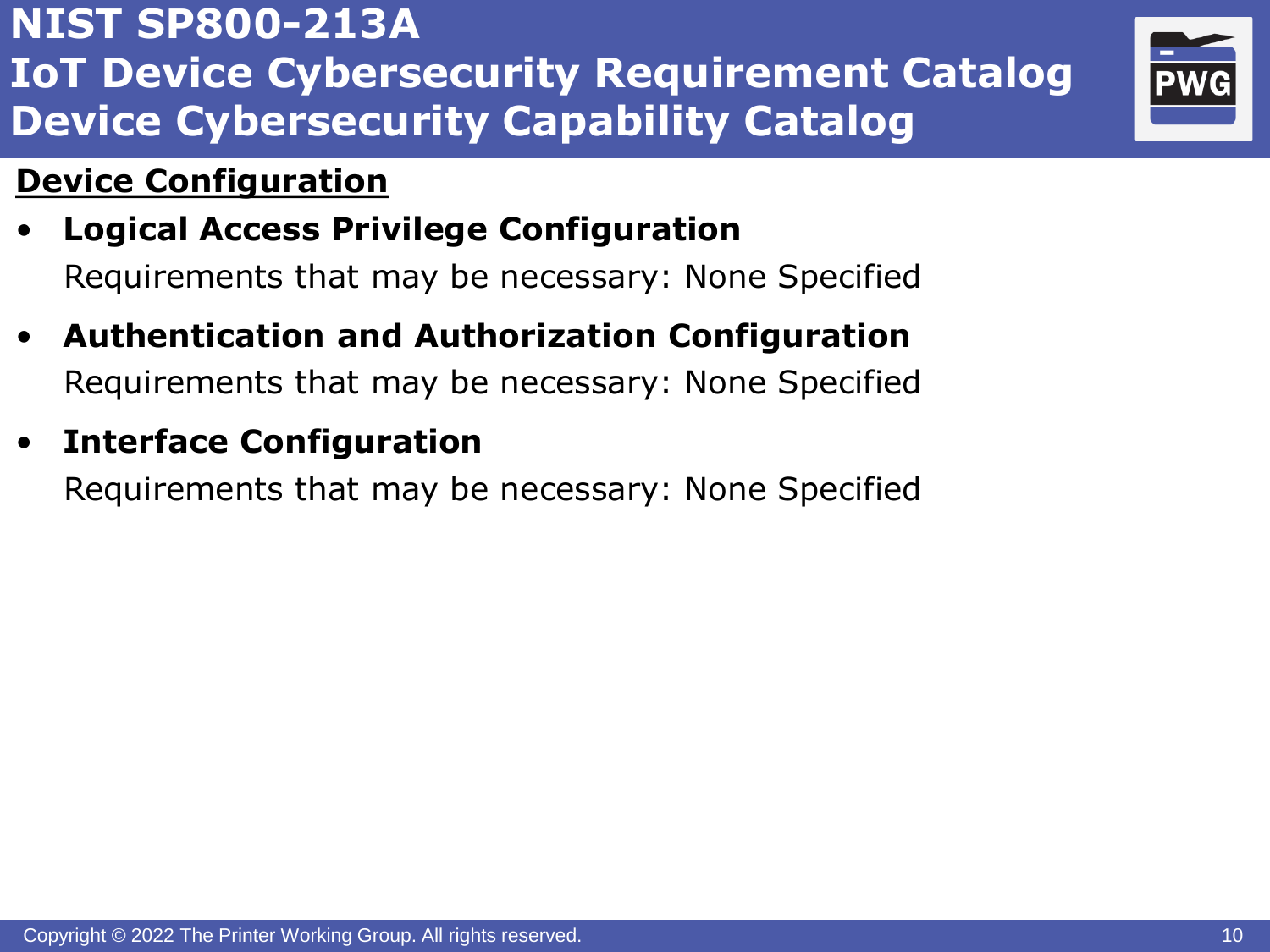

### **Device Configuration**

#### • **Display Configuration**

- Ability for authorized entities to change the device's software configuration settings
- Ability for authorized entities to restore the device to a secure configuration defined by an authorized entity
- Ability to maintain control over device configuration during service and repair
- Configuration settings for use with the Device Configuration capability including, but not limited to:
	- Ability for authorized entities to configure the cryptography use itself, such as choosing a key length
	- Ability for authorized entities to configure any remote update mechanisms to be either automatically or manually initiated for update downloads and installations
	- Ability for authorized entities to enable or disable notification when an update is available and specify who or what is to be notified
	- d. Ability for authorized entities to configure authentication mechanisms (e.g., minimum password length or complexity, force change of passwords on first use)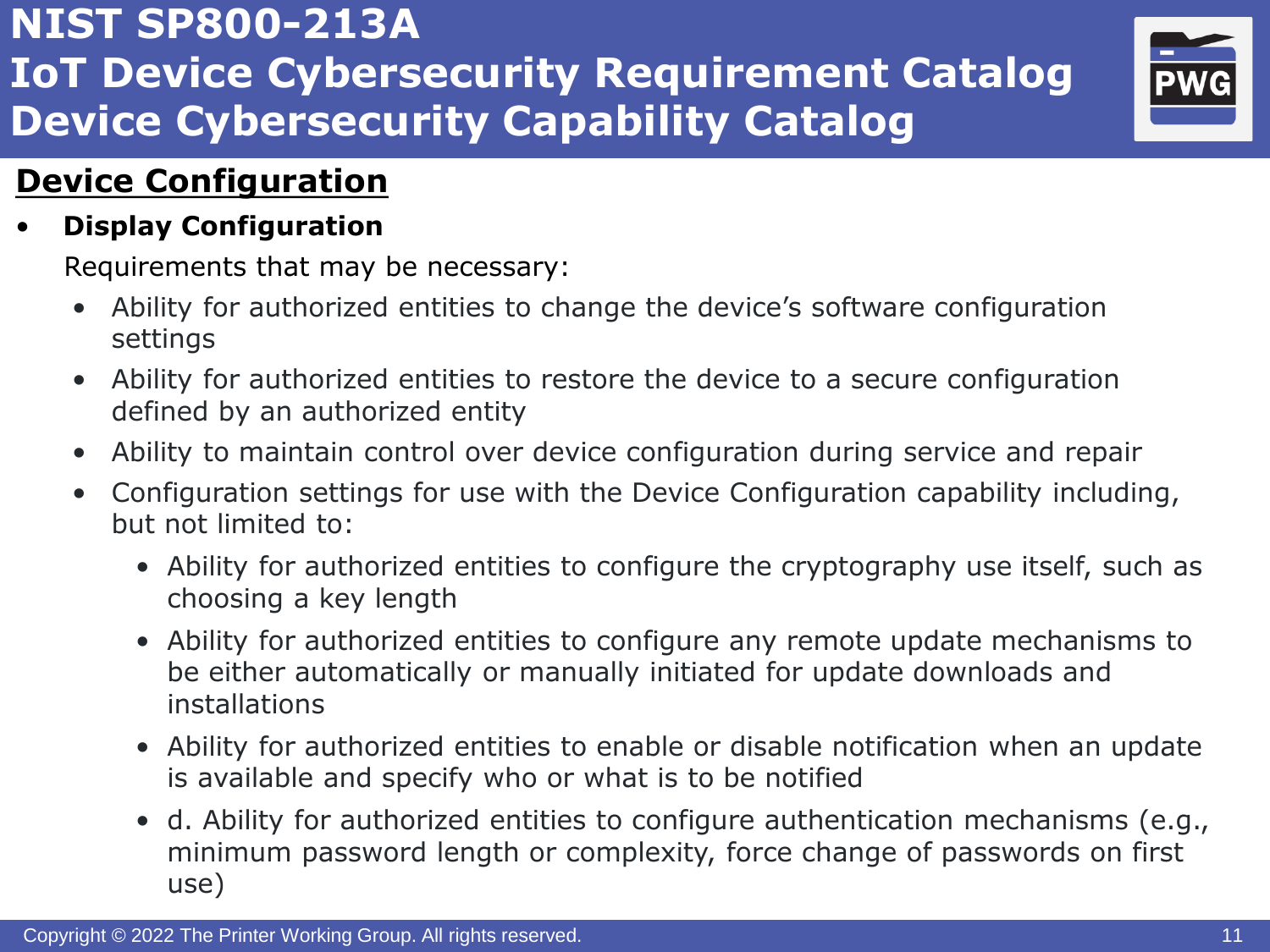

### **Data Protection Subcapabilities**

- **Cryptography Capabilities and Support** Ability for the IoT device to use cryptography for data protection
- **Cryptographic Key Management** Ability to manage cryptographic keys securely
- **Secure Storage** Ability for the IoT device, or tools used through the IoT device interface, to enable secure device storage
- **Secure Transmission** Ability to secure data transmissions sent to and from the IoT device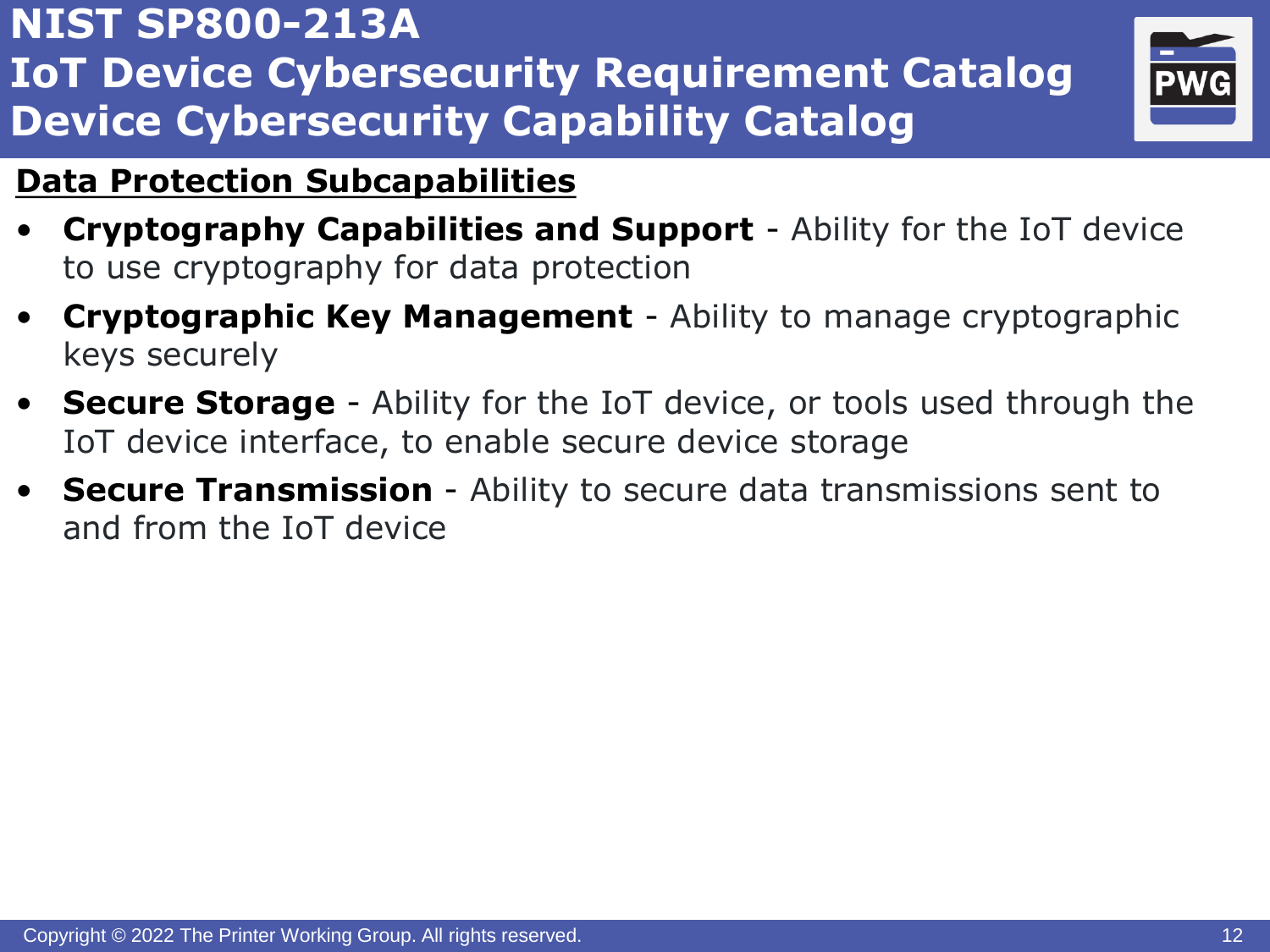

### **Data Protection**

• **Cryptography Capabilities and Support**

Requirements that may be necessary:

- Ability to execute cryptographic mechanisms of appropriate strength and performance
- Ability to obtain and validate certificates
- Ability to verify digital signatures
- Ability to run hashing algorithms (i.e., compute and compare hashes)
- Ability to perform authenticated encryption algorithms

### • **Cryptographic Key Management**

- Ability to manage cryptographic keys securely:
	- Ability to generate key pairs
	- Ability to store encryption keys securely
	- Ability to change keys securely
	- Ability to maintain exclusive control of cryptographic keys when used by external systems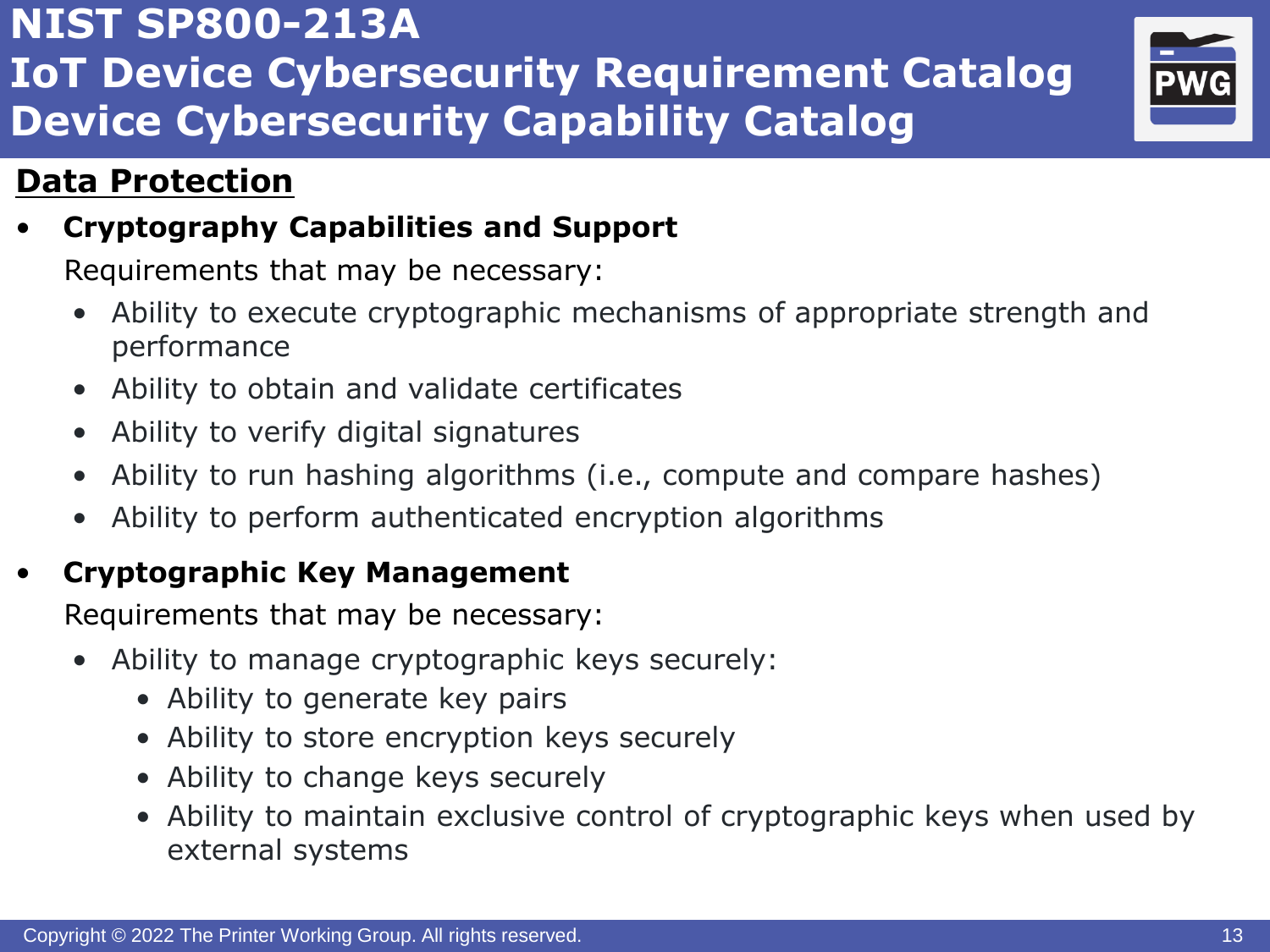# Requirements that may be necessary: • Ability to support encryption of data at rest

- Ability to cryptographically store passwords at rest, as well as device identity and other authentication data
- Ability to support data encryption and signing to prevent data from being altered in device storage
- Ability to secure data in device storage
	- Ability to secure data stored locally on the device
	- Ability to secure data stored in remote storage areas (e.g., cloud, server, etc.)
	- Ability to utilize separate storage partitions for system and user data
- Ability to securely back-up the data on the IoT device
- Ability to "sanitize" or "purge" specific or all data in the device



# **NIST SP800-213A IoT Device Cybersecurity Requirement Catalog Device Cybersecurity Capability Catalog**

# **Data Protection**

### • **Secure Storage**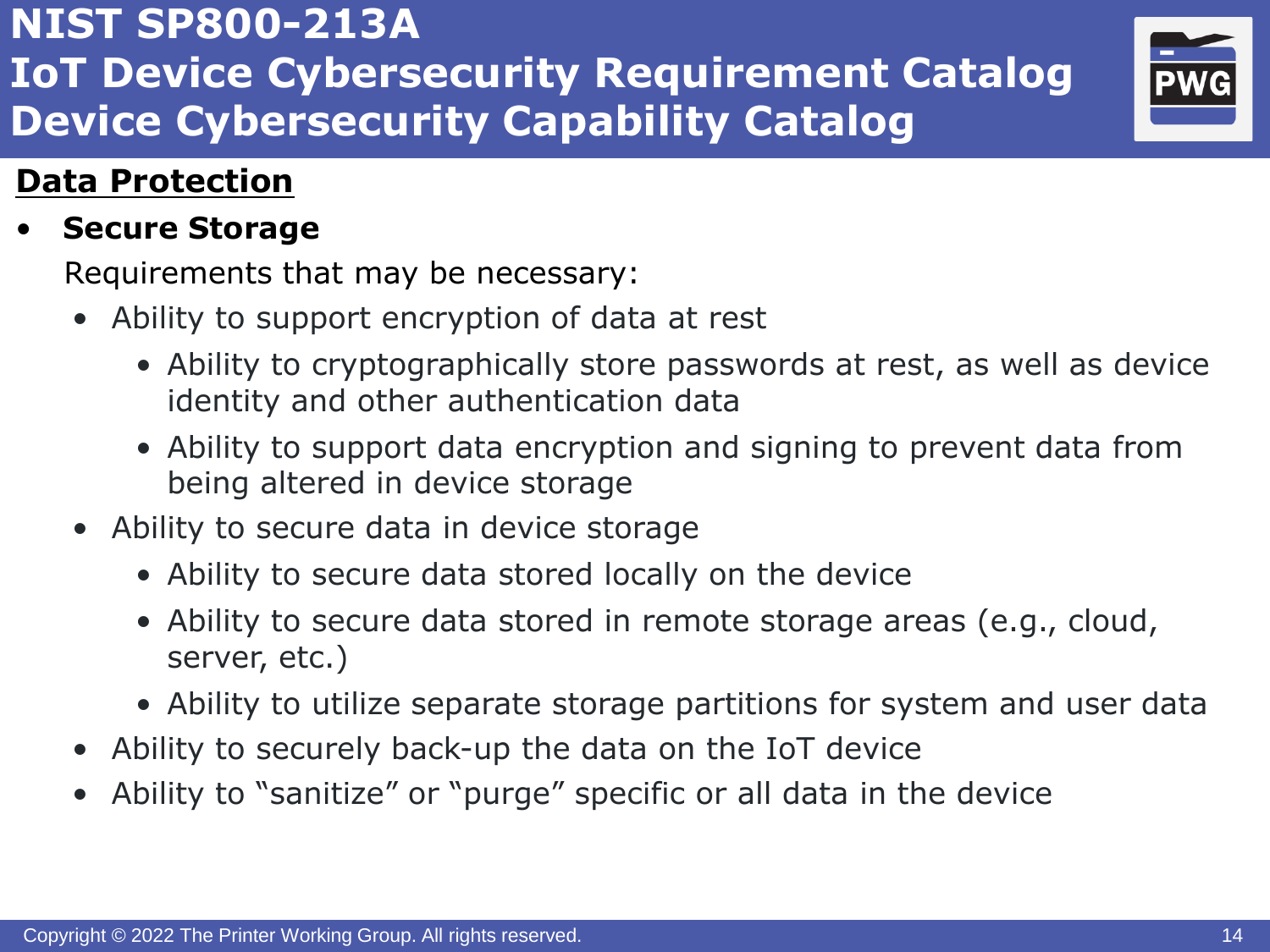

### **Data Protection**

• **Secure Transmission**

- Ability to configure the cryptographic algorithm to protect data in transit
	- Ability to support trusted data exchange with a specified minimum strength cryptography algorithm
	- Ability to support data encryption and signing to prevent data from being altered in transit
	- Ability to utilize one or more capabilities to protect the data it transmits from unauthorized access and modification
- Ability to use cryptographic means to validate the integrity of data transmitted
- Ability to use organization-internal normalized formats to protect the data it transmits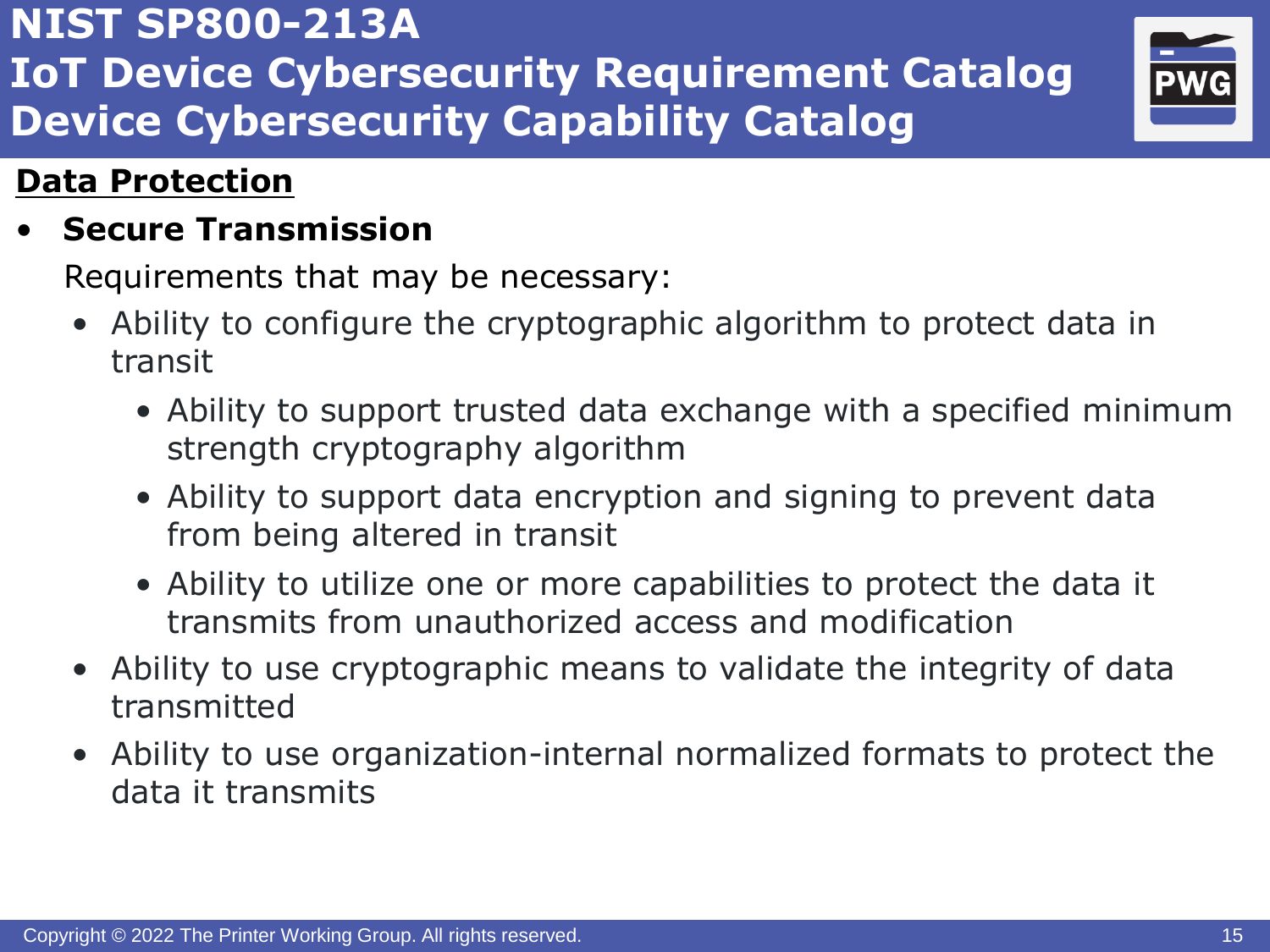

### **Logical Access To Interfaces Subcapabilities**

- **Authentication Support** Ability to support authentication methods
- **Authentication Configuration** Ability to require, or not require, authentication to, and/or identification of, the IoT device, and to establish authentication and identification configuration and display requirements
- **System Use Notification Support** Ability to support system use notifications
- **Authorization Support** Ability to restrict all unauthorized interactions
- **Authentication & Identity Management** Ability to establish access to the IoT device to perform organizationally-defined user actions without identification or authentication
- **Role Support & Management** Ability to establish unique, privileged, organization-wide, and other types of IoT device user accounts
- **Limitations on Device Usage** Ability to establish restrictions for how the device can be used
- **External Connections** Ability to support external connections
- **Interface Control** Ability to establish controls for the connections made to the IoT device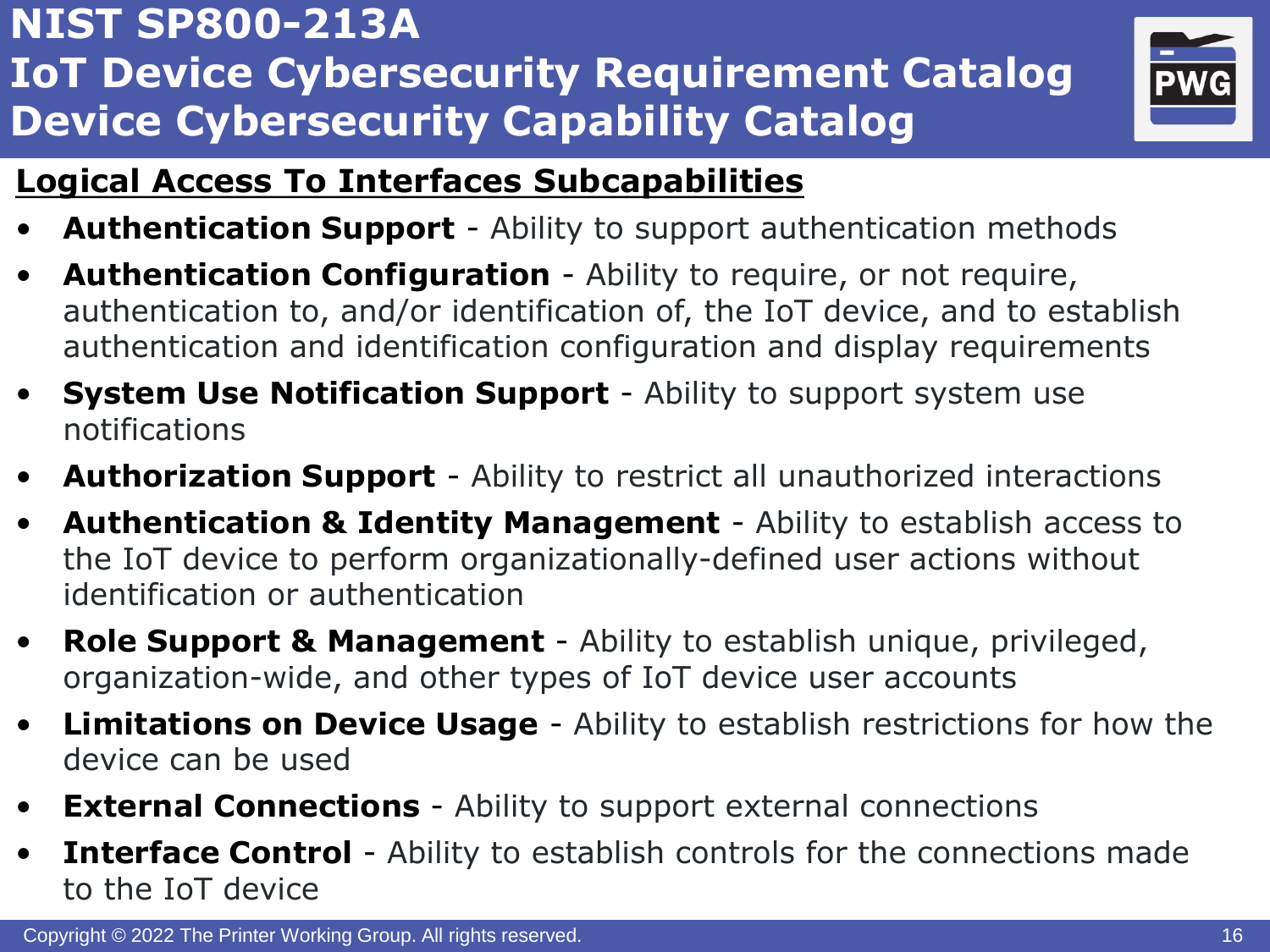

### **Logical Access To Interfaces**

### • **Authentication Support**

- Ability for the IoT device to require authentication prior to connecting to the device, including using remote access
- Ability for the IoT device to support and require appropriate authentication
- Ability for the IoT device to support a second, or more, authentication method(s) through an out of band path such as:
	- Temporary passwords or other one-use logon credentials
	- Third-party credential checks
	- Biometrics
	- Text messages
	- Hard Tokens
	- Other methods
- Ability for the IoT device to hide or mask authentication information during authentication process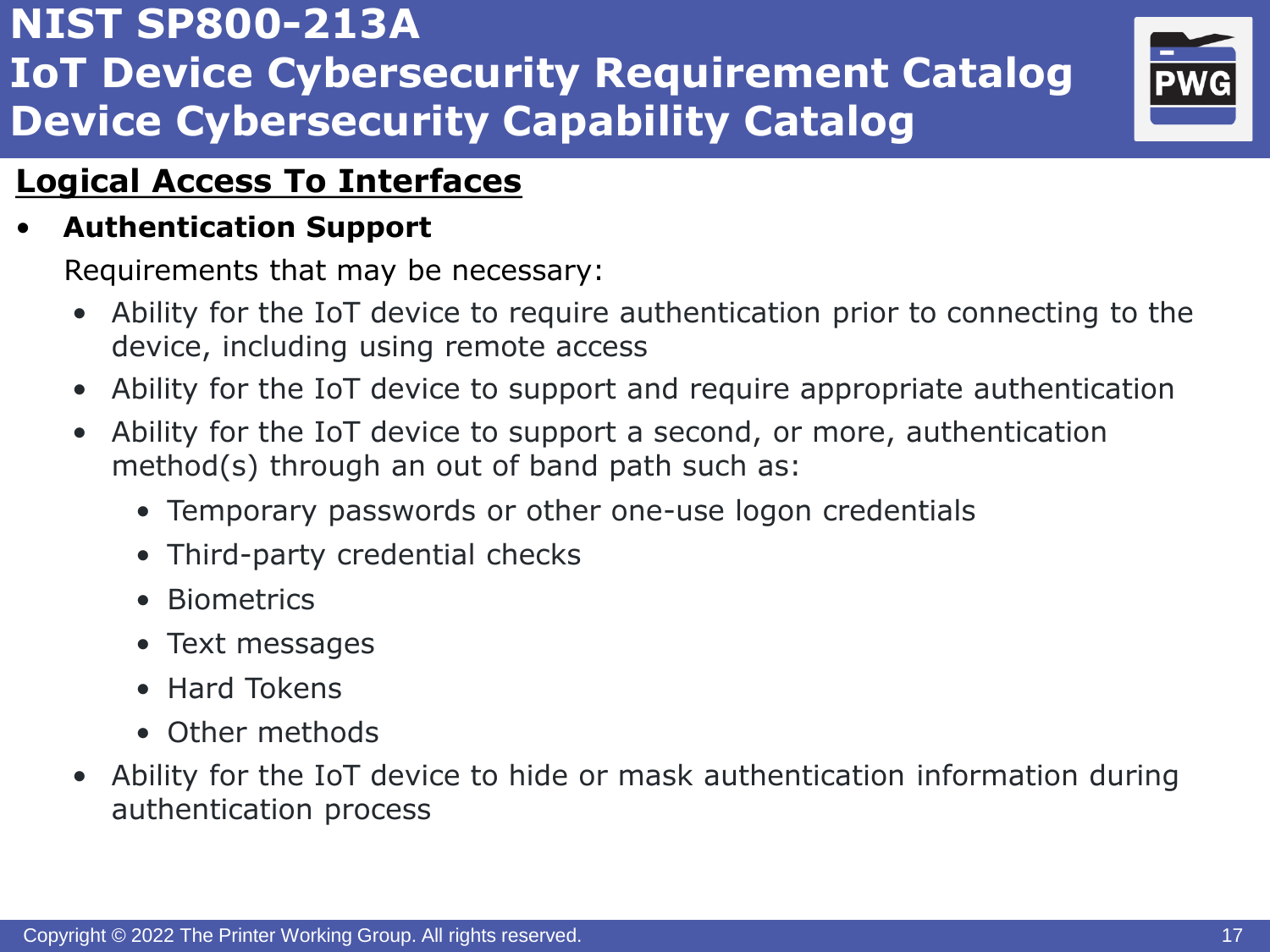

#### **Logical Access To Interfaces**

#### • **Authentication Configuration**

- Ability to set and change authentication configurations, policies and limitations settings for the IoT device
	- Ability to set the time period for how long the device will remain locked after an established configurable limit of unsuccessful login attempts has been met
	- Ability to disable or lock access to the device after an established number of unsuccessful login attempts
	- Ability to display and/or report the previous date and time of the last successful login authentication
	- Ability to automatically disable accounts for the IoT device after an established period of inactivity
		- Ability to support automatic logout of inactive accounts after a configurable established time period
		- Ability to support automatic removal of temporary, emergency and other special use accounts after an established time period
	- Ability to report or log failed login attempts
- Ability to authenticate external users and systems
- Ability to revoke the access of accounts and/or external users and systems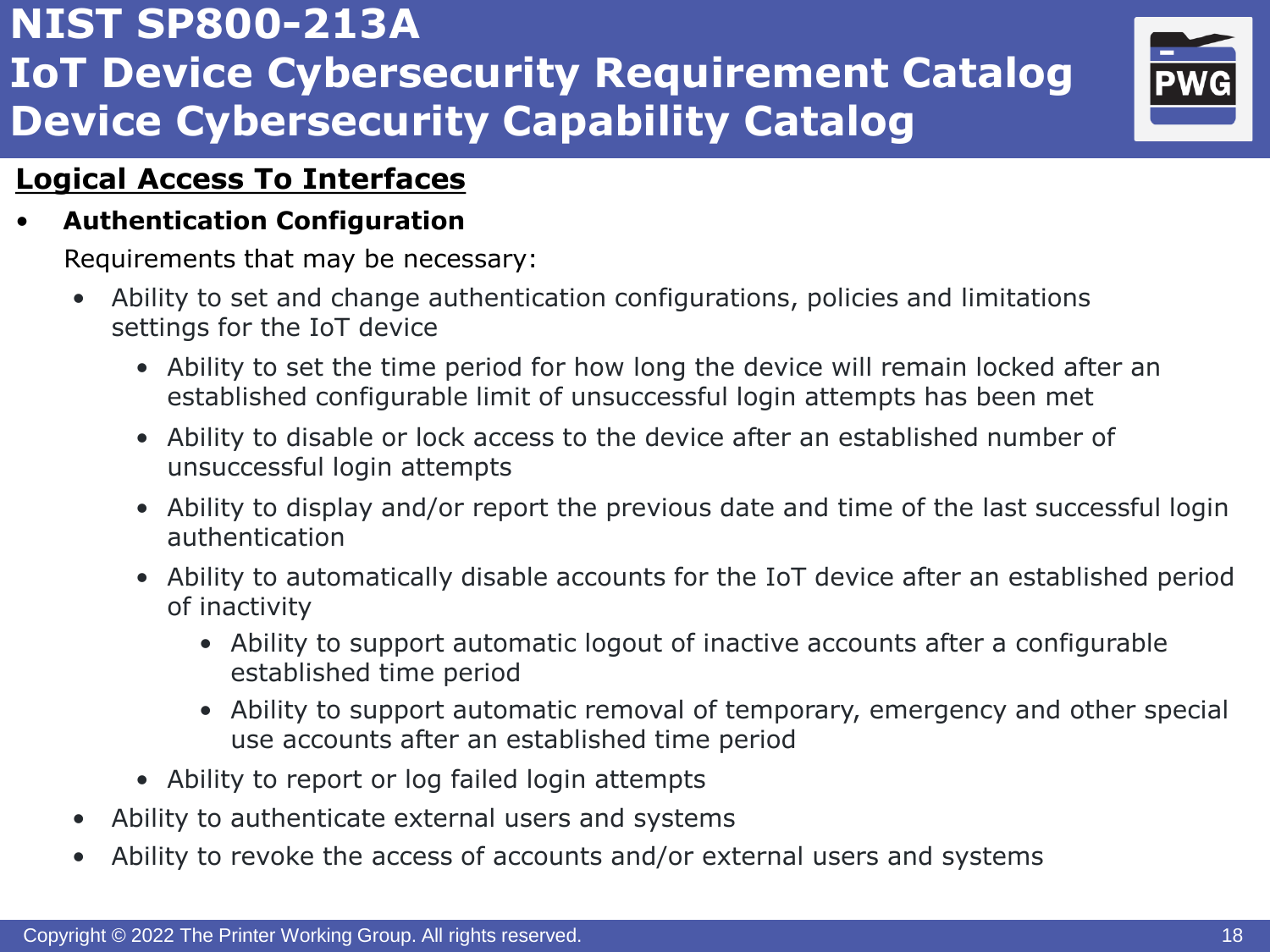

#### **Logical Access To Interfaces**

### • **System Use Notification Support**

- Ability to display to IoT device users an organizationally-defined system use notification message or banner prior to successful IoT device authentication. (e.g., the message or banner would provide privacy and security notices consistent with applicable federal laws, Executive Orders, directives, policies, regulations, standards, and guidance)
- Ability to create an organizationally-defined system use notification message or banner to be displayed on the IoT device
	- Ability to edit an existing IoT device display
	- Ability to establish the maximum size (in characters, bytes, etc.) of the available device display
- Ability to keep the notification message or banner on the device screen until the device user actively acknowledges and agrees to the usage conditions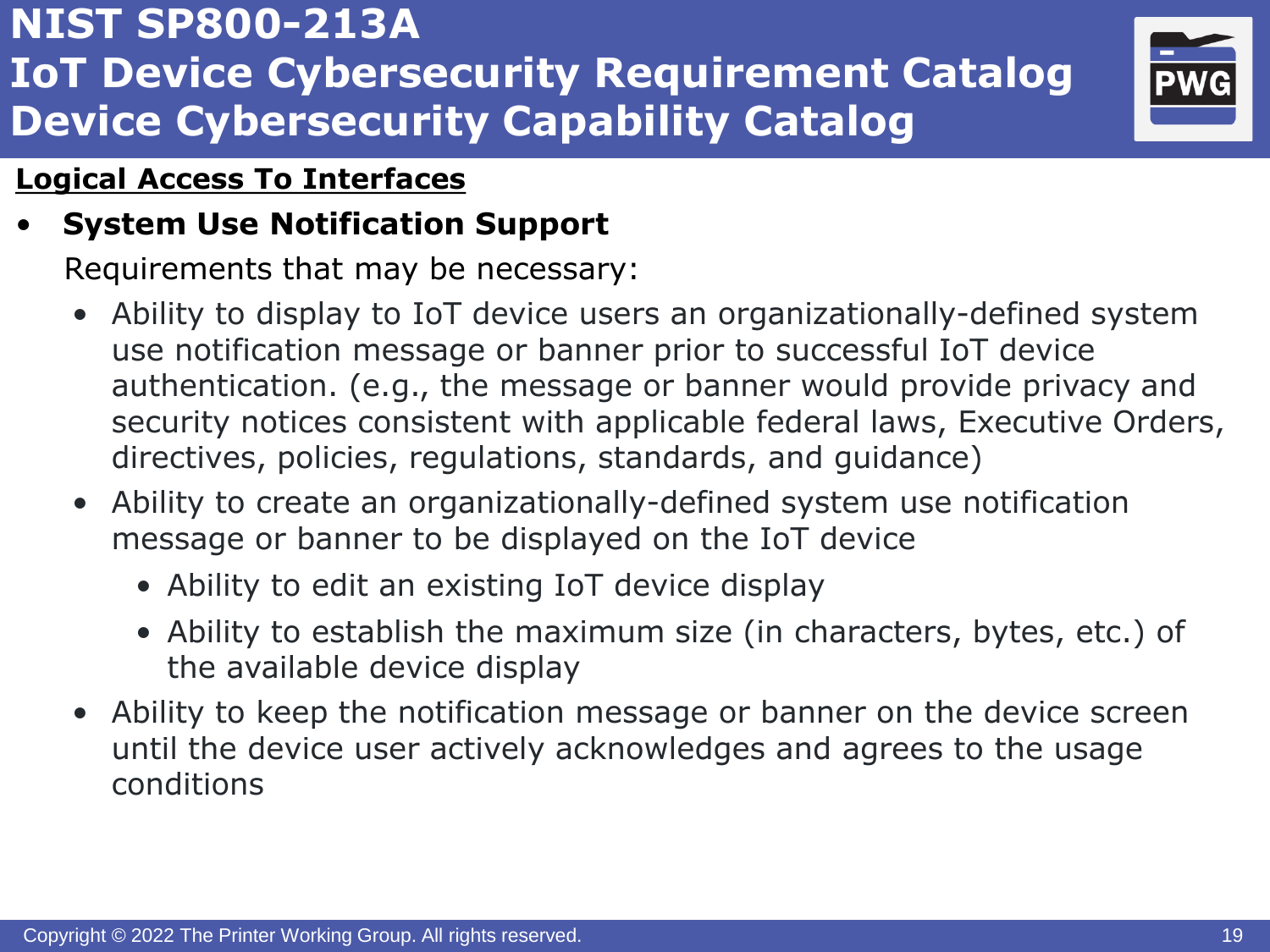

### **Logical Access To Interfaces**

### • **Authorization Support**

Requirements that may be necessary:

- Ability to identify authorized users and processes (e.g., applications)
- Ability to differentiate between authorized and unauthorized users (physical and remote)

### • **Authentication & Identity Management**

Requirements that may be necessary: None Specified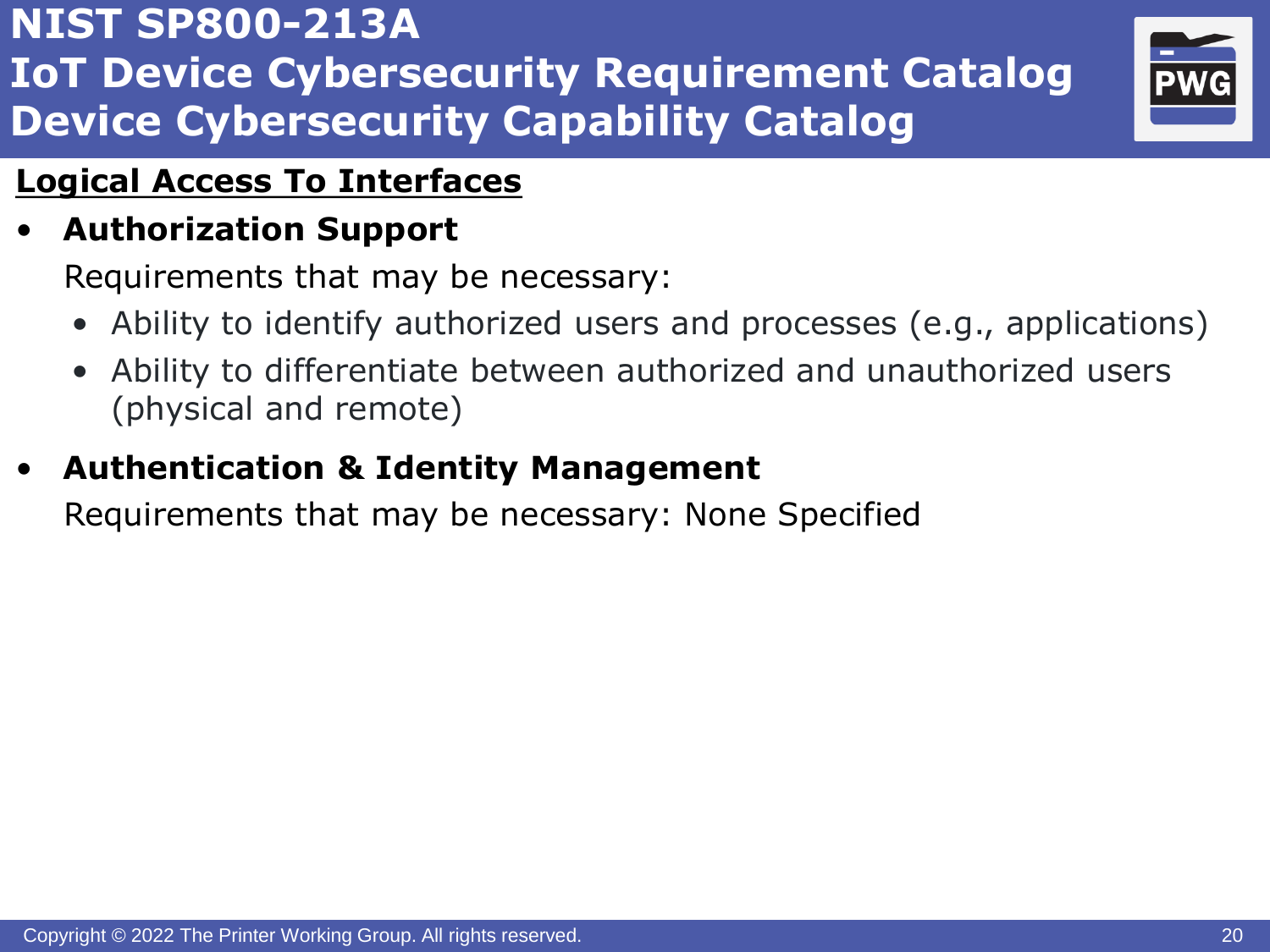

#### **Logical Access To Interfaces**

### • **Role Support & Management**

- Ability to create unique IoT device user accounts
- Ability to assign roles to IoT device user accounts
- Ability to identify unique IoT device user accounts
- Ability to support a hierarchy of logical access privileges for the IoT device based on roles (e.g., admin, emergency, user, local, temporary, etc.)
	- Ability to establish user accounts to support role-based logical access privileges
	- Ability to administer user accounts to support role-based logical access privileges
	- Ability to use organizationally-defined roles to define each user account's access and permitted device actions
	- Ability to support multiple levels of user/process account functionality and roles for the IoT device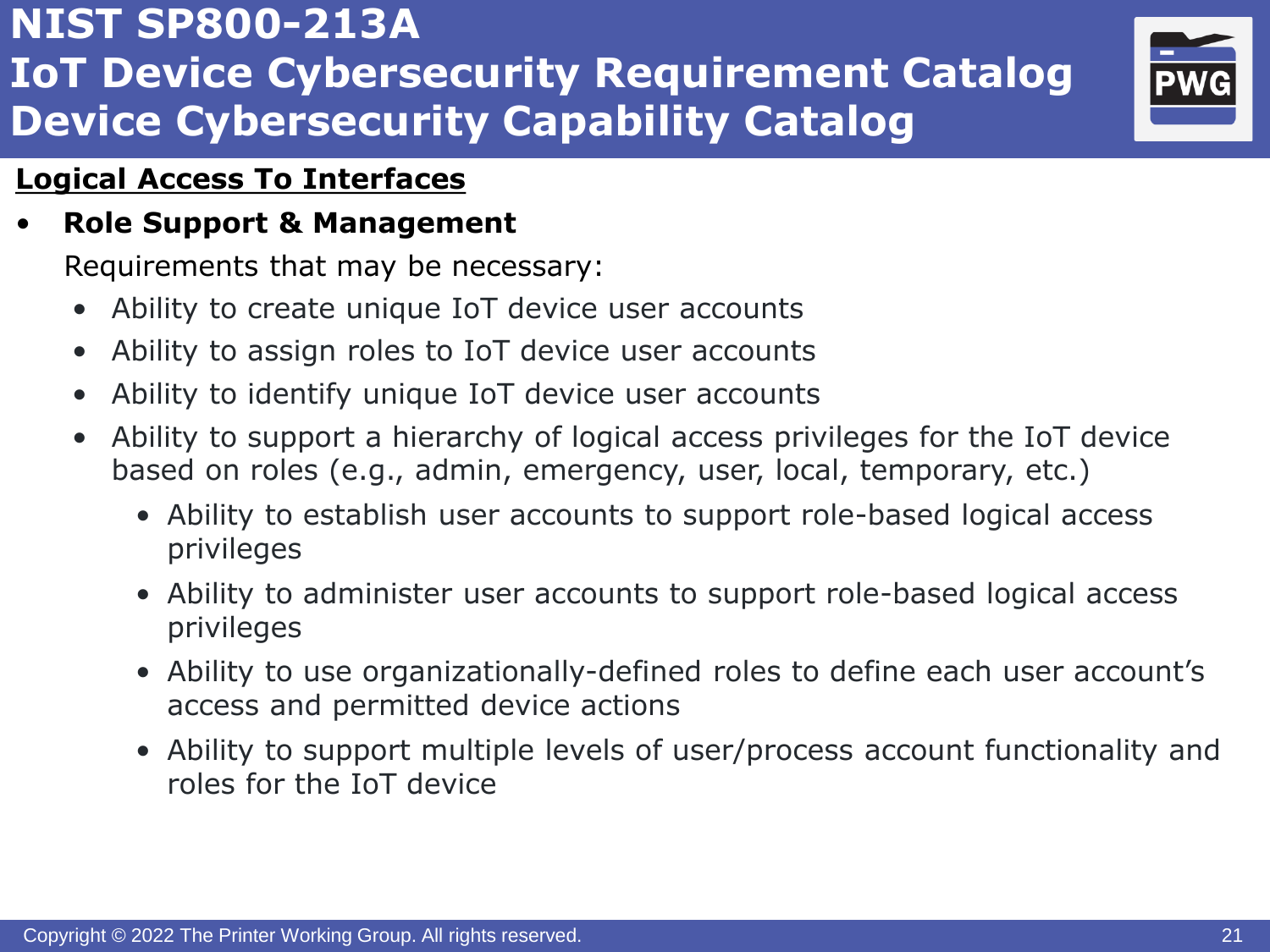

#### **Logical Access To Interfaces**

### • **Role Support & Management**

Requirements that may be necessary (cont'd):

• Ability to apply least privilege to user accounts (i.e., to ensure that the processes

operate at privilege levels no higher than necessary to accomplish required functions)

- Ability to create additional processes, roles (e.g., admin, emergency, temporary, etc.) and accounts as necessary to achieve least privilege
- Ability to apply least privilege settings within the device (i.e., to ensure that the processes or applications operate at privilege levels no higher than necessary to accomplish required functions)
- Ability to limit access to privileged device settings that are used to establish and administer authorization requirements
- Ability for authorized users to access privileged settings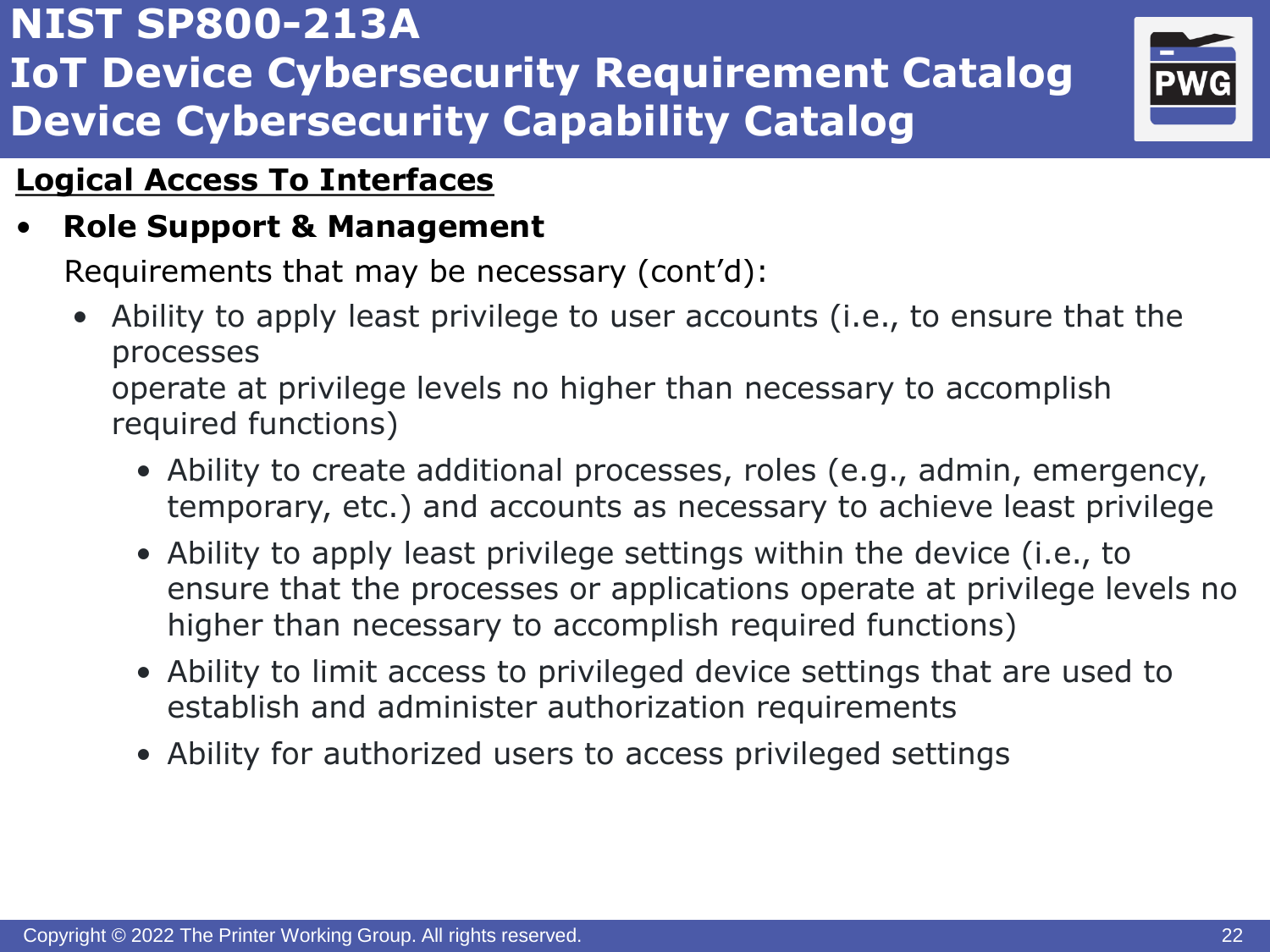

#### **Logical Access To Interfaces**

#### • **Role Support & Management**

Requirements that may be necessary (cont'd):

- Ability to support organizationally-defined actions for the IoT device
	- Ability to create organizationally-defined accounts that support privileged roles with automated expiration conditions
	- Ability to establish organizationally-defined user actions for accessing the IoT device and/or device interface
	- Ability to enable automation and reporting of account management activities
	- Ability to assign access to IoT device audit controls to specific roles or organizationally-defined personnel
	- Ability to control access to IoT device audit data
	- Ability to identify the user, process or device requesting access to the audit/accountability information (i.e., to ensure only authorized users and/or devices have access)
	- Ability to establish conditions for shared/group accounts on the IoT device
	- Ability to administer conditions for shared/group accounts on the IoT device
	- Ability to restrict the use of shared/group accounts on the IoT device according to organizationally-defined conditions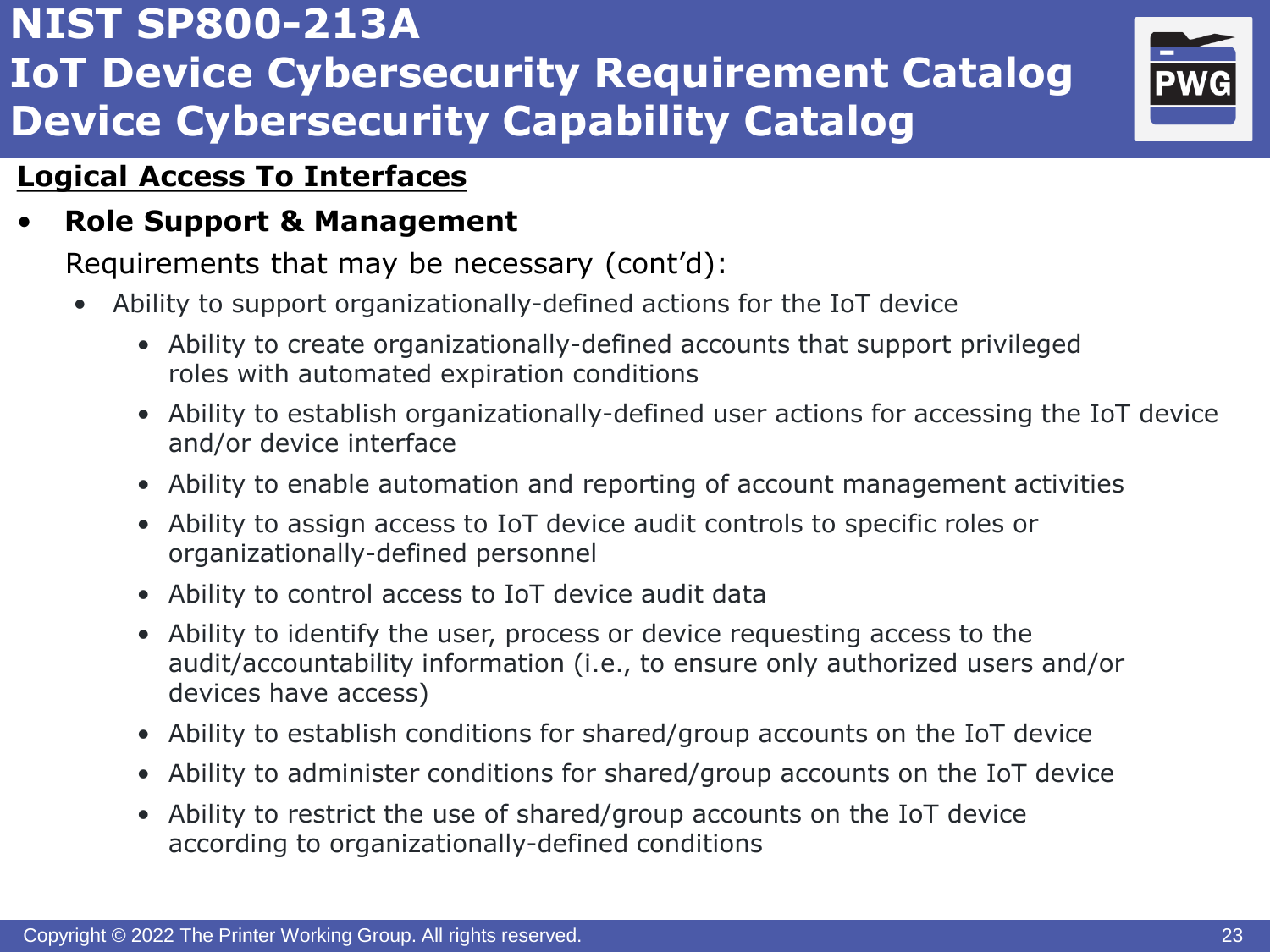

### **Logical Access To Interfaces**

### • **Role Support & Management**

Requirements that may be necessary (cont'd):

- Ability to implement dynamic access control approaches (e.g., service-oriented architectures) that rely on:
	- run-time access control decisions facilitated by dynamic privilege management
	- organizationally-defined actions to access/use device
- Ability to allow information sharing capabilities based upon the type and/or role of user attempting to share the information
- Ability to restrict access to IoT device software, hardware, and data based on user account roles, used with proper authentication of the identity of the user to determine type of authorization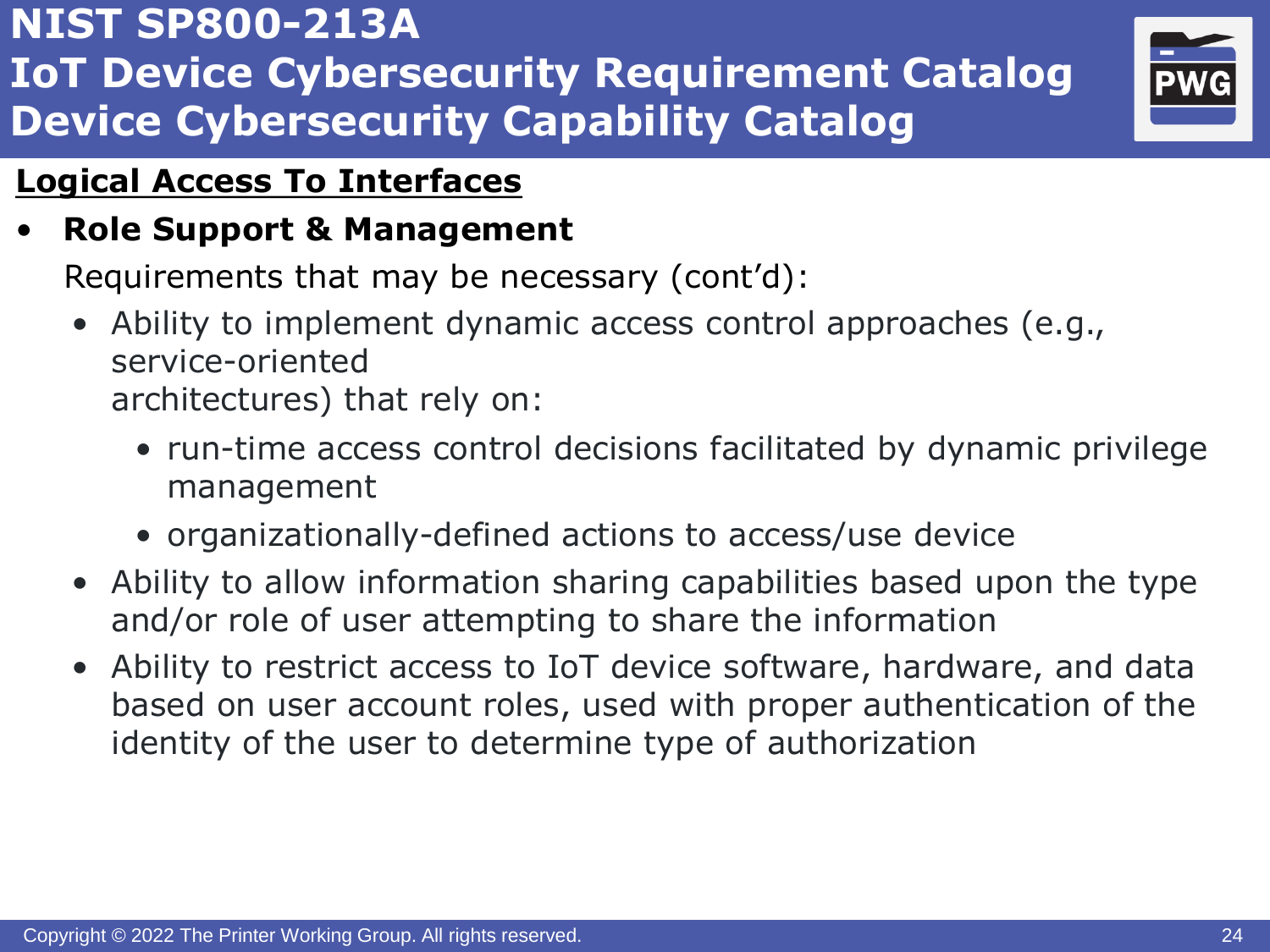

### **Logical Access To Interfaces**

### • **Limitations on Device Usage**

- Ability to establish pre-defined restrictions for information searches within the device
- Ability to establish limits on authorized concurrent device sessions for:
	- User accounts
	- Roles
	- Groups
	- Dates
	- Times
	- Locations
	- Manufacturer established parameters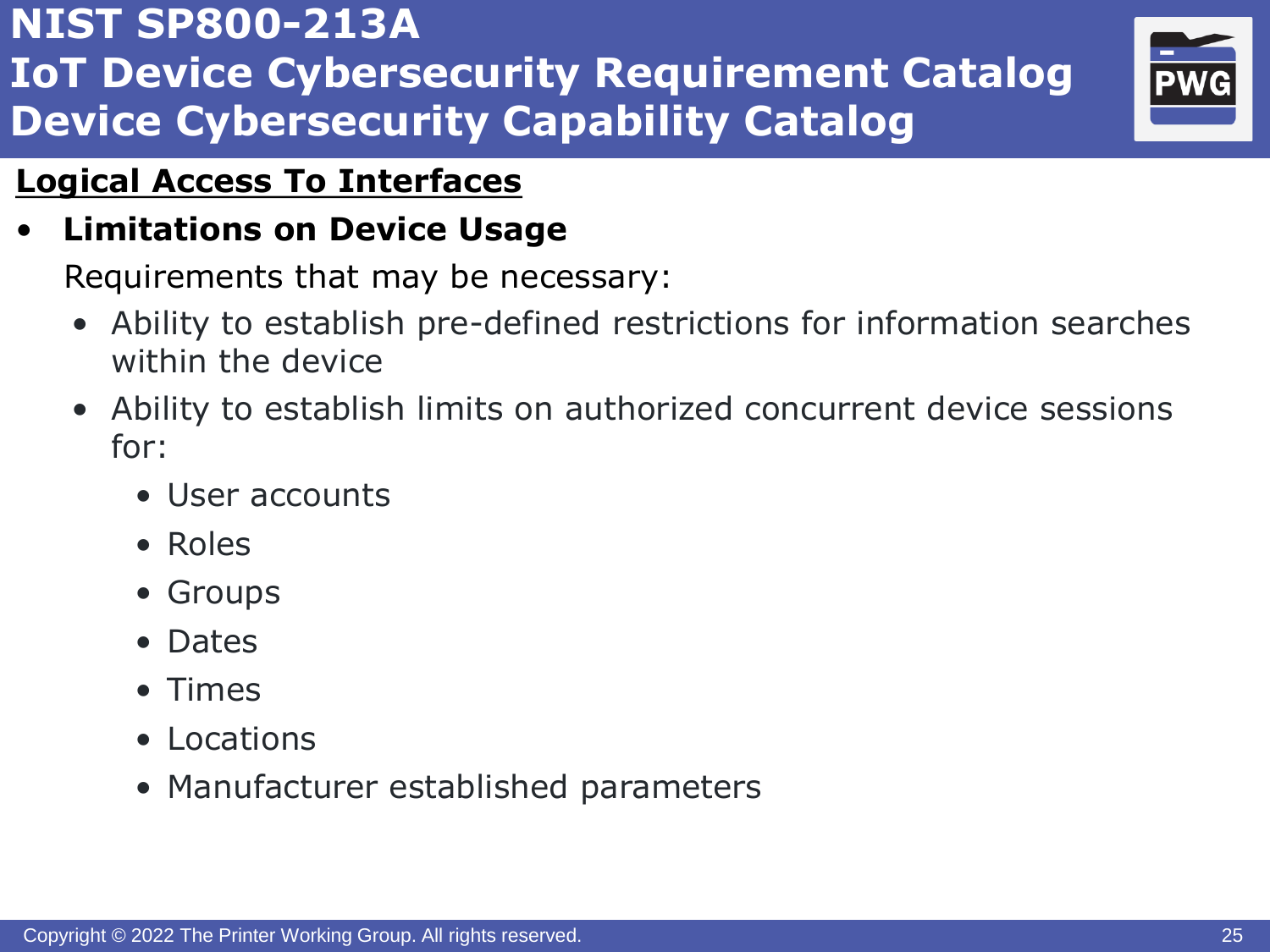

### **Logical Access To Interfaces**

• **External Connections**

- Ability to securely interact with authorized external, third-party systems
- Ability to allow for the user/organization to establish the circumstances for when information sharing from the device and/or through the device interface will be allowed and prohibited
- Ability to establish automated information sharing to approved identified parties/entities
- Ability to identify when the external system meets the required security requirements for a connection
- Ability to establish secure communications with internal systems when the device is operating on external networks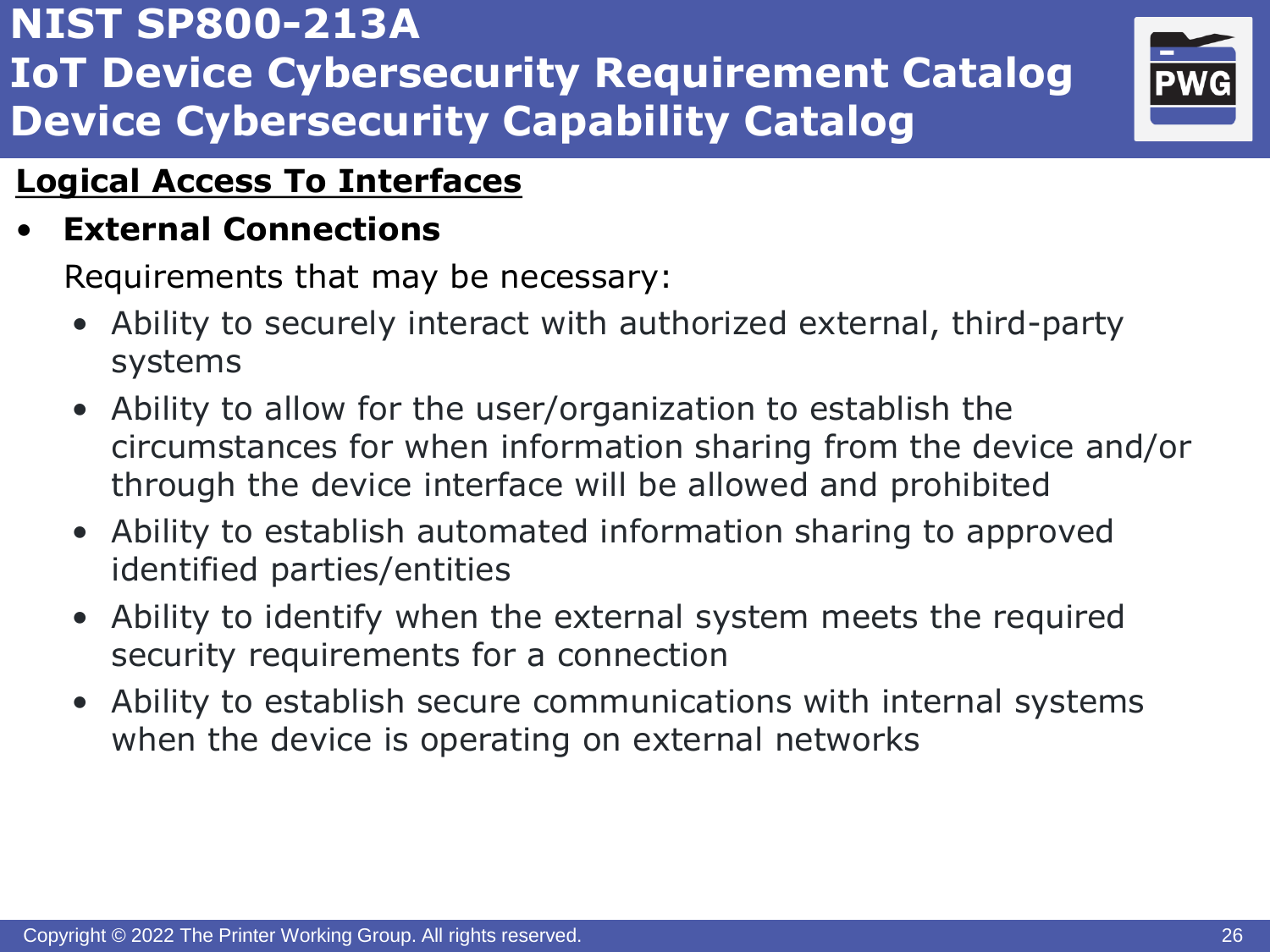

#### **Logical Access To Interfaces**

#### • **Interface Control**

- Ability to establish requirements for remote access to the IoT device and/or IoT device interface including:
	- Usage restrictions
	- Configuration requirements
	- Connection requirements
	- Manufacturer established requirement
- Ability to restrict use of IoT device components (e.g., ports, functions, microphones, video).
- Ability to logically or physically disable any local and network interfaces that are not necessary for the core functionality of the device
- Ability to restrict updating actions to authorized entities
- Ability to restrict access to the cybersecurity state indicator to authorized entities
- Ability to restrict use of IoT device services
- Ability to enforce the established local and remote access requirements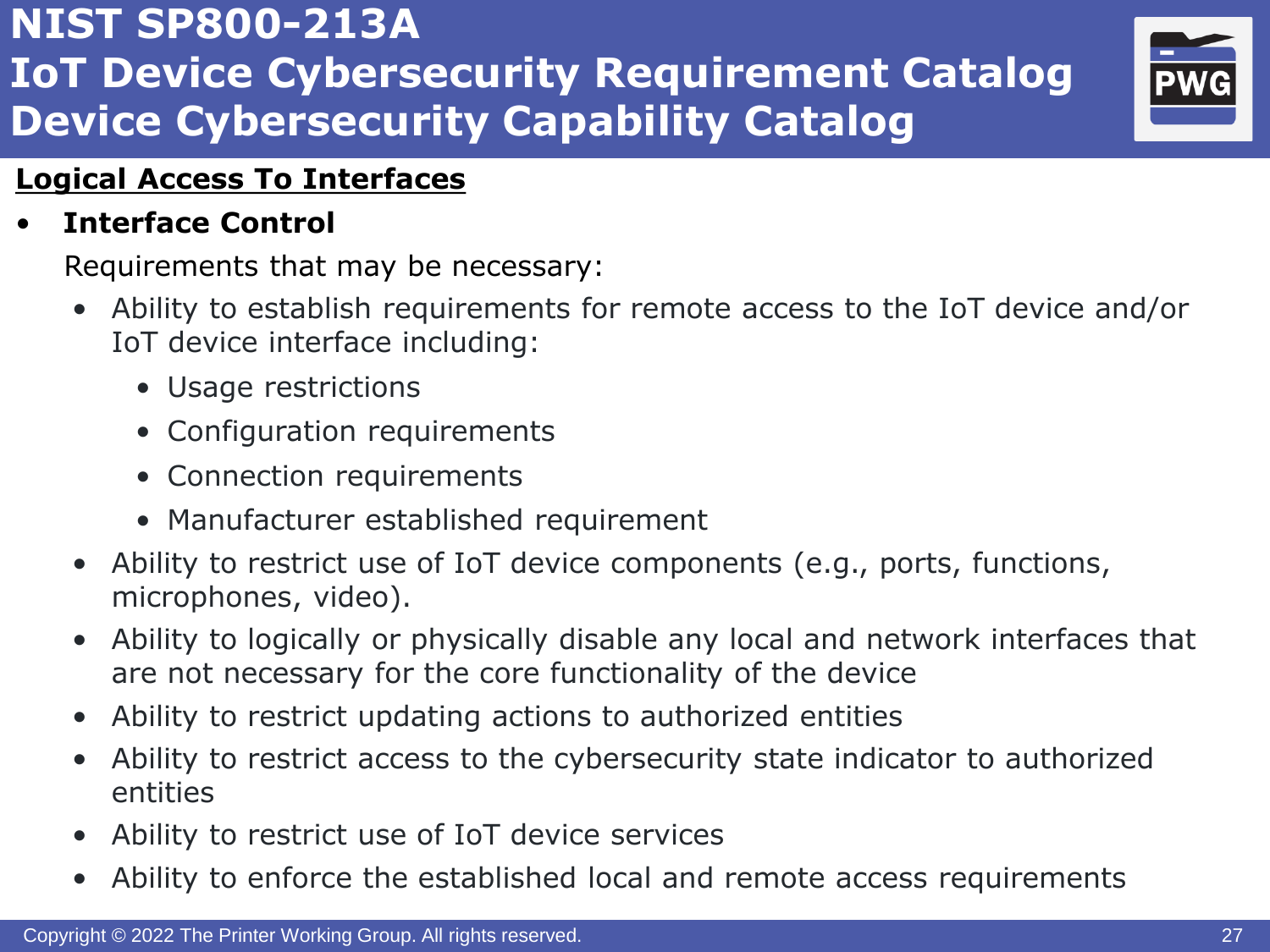

#### **Logical Access To Interfaces**

#### • **Interface Control**

Requirements that may be necessary (cont'd):

- Ability to prevent external access to the IoT device management interface
- Ability to control the IoT device's logical interface (e.g., locally or remotely)
- Ability to change IoT device logical interface(s)
- Ability to control device responses to device input
- Ability to control output from the device
- Ability to support wireless technologies needed by the organization (e.g., Microwave, Packet radio (UHF/VHF), Bluetooth, Manufacturer defined)
- Ability to support communications technologies (including but not limited to):
	- IEEE 802.11
	- Bluetooth
	- Ethernet
	- Manufacturer defined
- Ability to establish and configure IoT device settings for wireless technologies including authentication protocols (e.g., EAP/TLS, PEAP)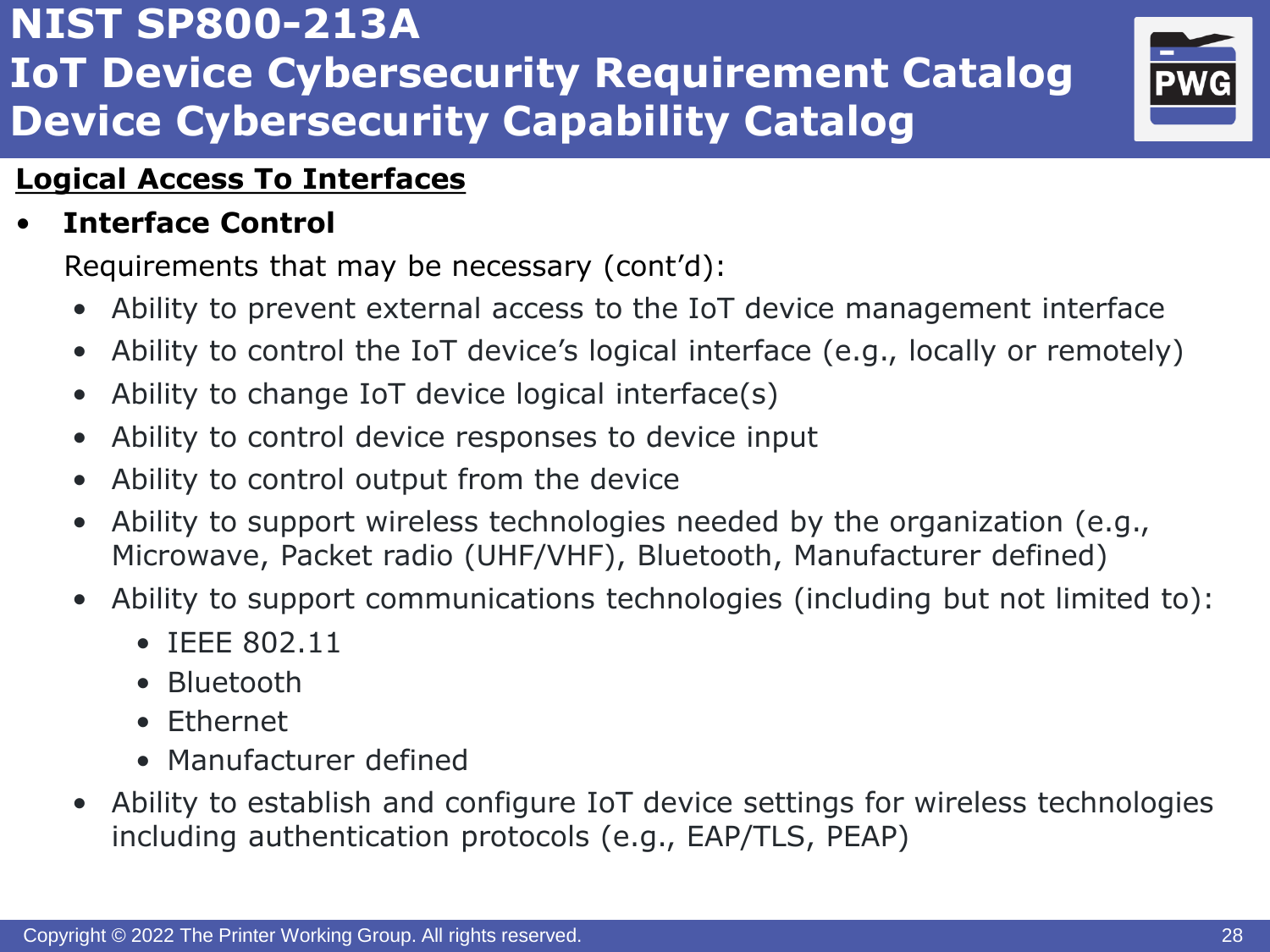

### **Software Update Subcapabilities**

- **Update Capabilities** Ability to update the IoT device software within the device and/or through the IoT device interface
- **Update Application Support** Ability to update the device's software through remote (e.g., network download) and/or local (e.g., removable media) means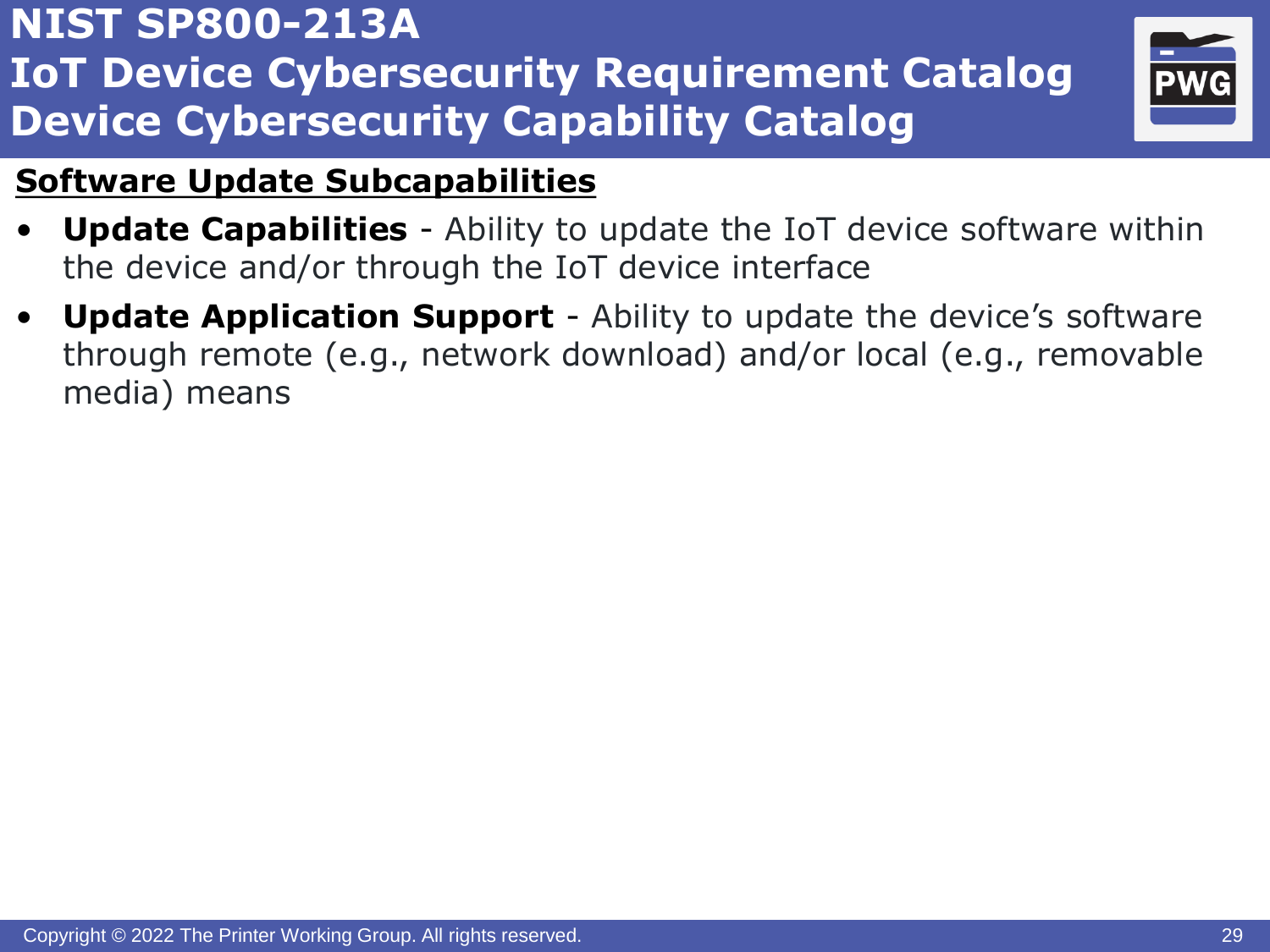

#### **Software Update**

#### • **Update Capabilities**

- Ability to update the software by authorized entities only using a secure and configurable mechanism
- Ability to identify the current version of the organizational audit policies and procedures governing the software update
- Ability for authorized entities to roll back updated software to a previous version (i.e., uninstall an update)
- Ability to restrict software installations to only authorized individuals or processes
- Ability to restrict software changes/uninstallations and other software update actions to only authorized individuals or processes
- Ability to verify software updates come from valid sources using an effective method (e.g., digital signatures, checksums, certificate validation, etc.)
- Ability to execute the software update mechanism with fault tolerance such that a failed or interrupted update (e.g., loss of communication while downloading, device power loss while installing) does not degrade the IoT device's cybersecurity state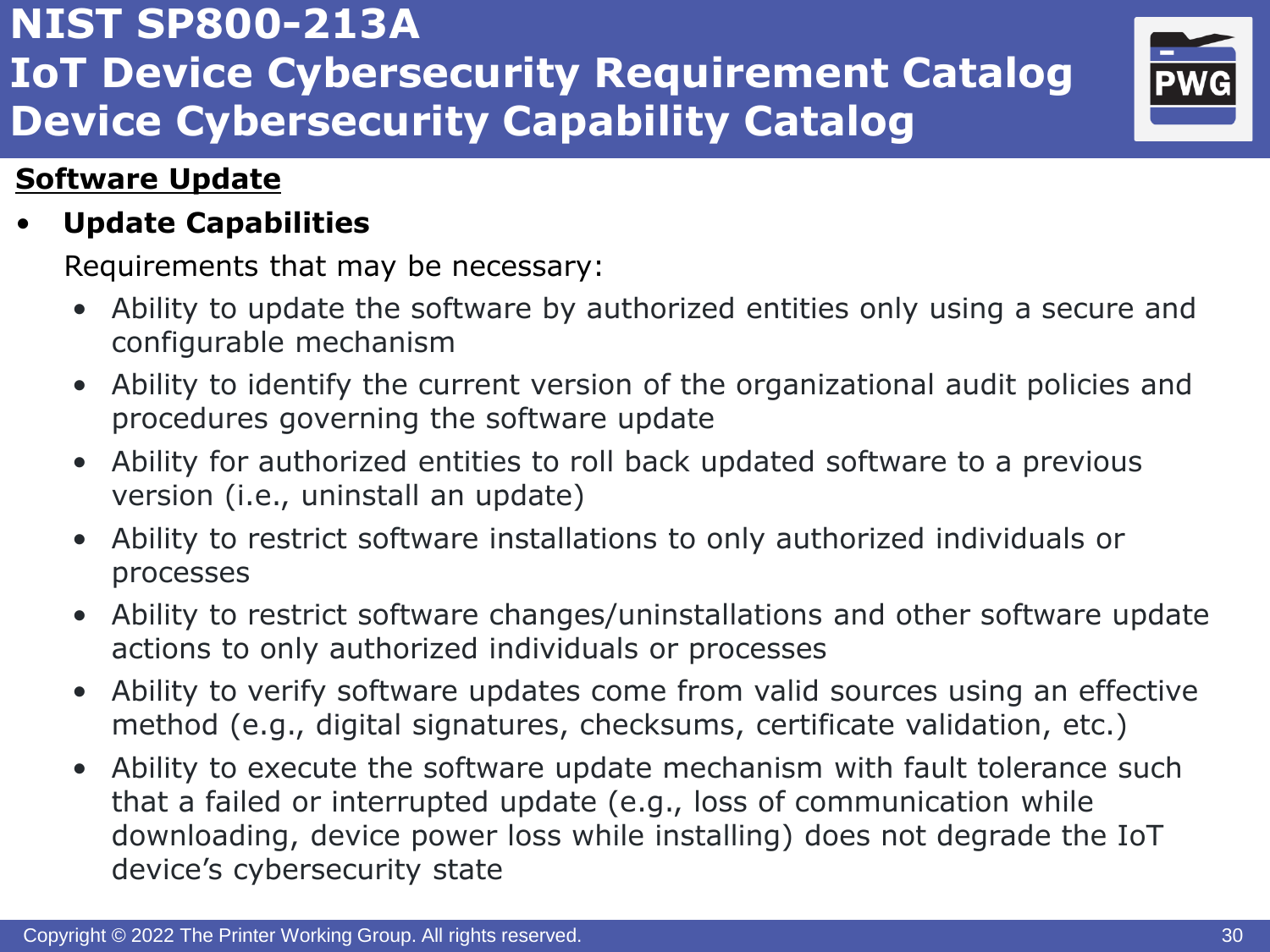### **Software Update**

**Update Application Support** - Ability to update the device's software through remote (e.g., network download) and/or local (e.g., removable media) means

- If software updates are delivered and applied automatically:
	- Ability to verify and authenticate any update before installing it
	- Ability to enable or disable updating
- If software updates are remote:
	- Ability to set update mechanisms functions (e.g., download, installation) to be either automatically or manually initiated
- If notifications for software updates are delivered through the IoT device:
	- Ability to enable or disable notification when an update is available
	- Ability to specify which entities should receive notifications

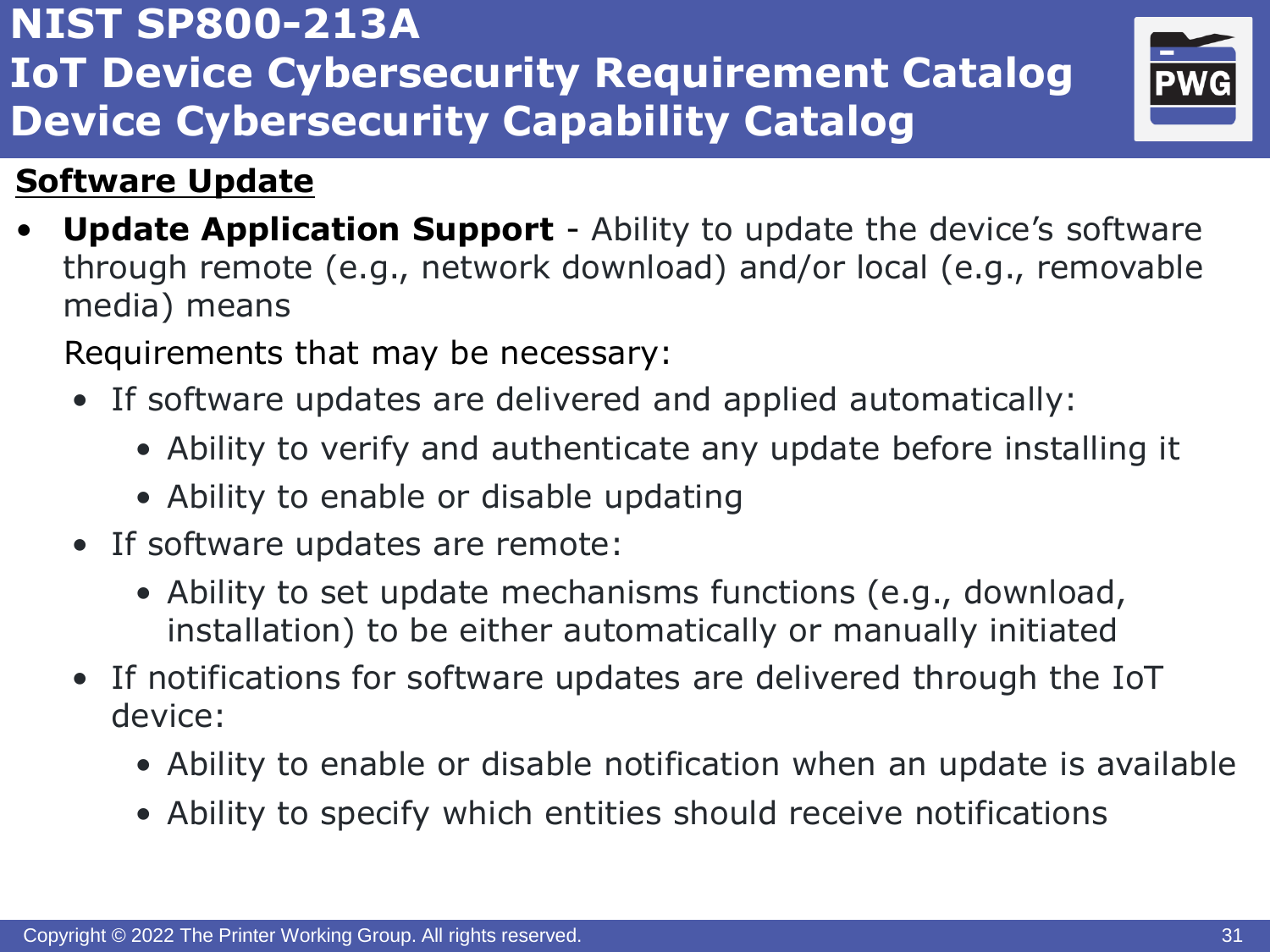

#### **Cybersecurity State Awareness Subcapabilities**

- **Access to Event Information** Ability to access IoT device state information
- **Event Identification & Monitoring** Ability to provide event identification and monitoring capabilities and/or support event identification and monitoring tools interfacing with the device
- **Event Response** Ability for the device to respond to organizationally-defined cybersecurity events in an organizationally-defined way
- **Logging Capture & Trigger Support** Ability for the device, or an interfaced system, to generate, store, retain, delete, and report on specific device audit events, to run specific audit checks, and report findings in a variety of ways
- **Support of Required Data Logging** Ability for the device to capture required information in audit logs
- **Audit Log Storage & Retention** Ability to maintain audit logs in accordance with organizational policy
- **Support for Reliable Time -** Ability to use timestamps to record the time an auditing event occurred
- **Audit Support & Protection**  Ability for the device to support and protect audit activities and associated data
- **State Awareness Support** Ability to differentiate between when a device will likely operate as expected from when it may be in a degraded cybersecurity state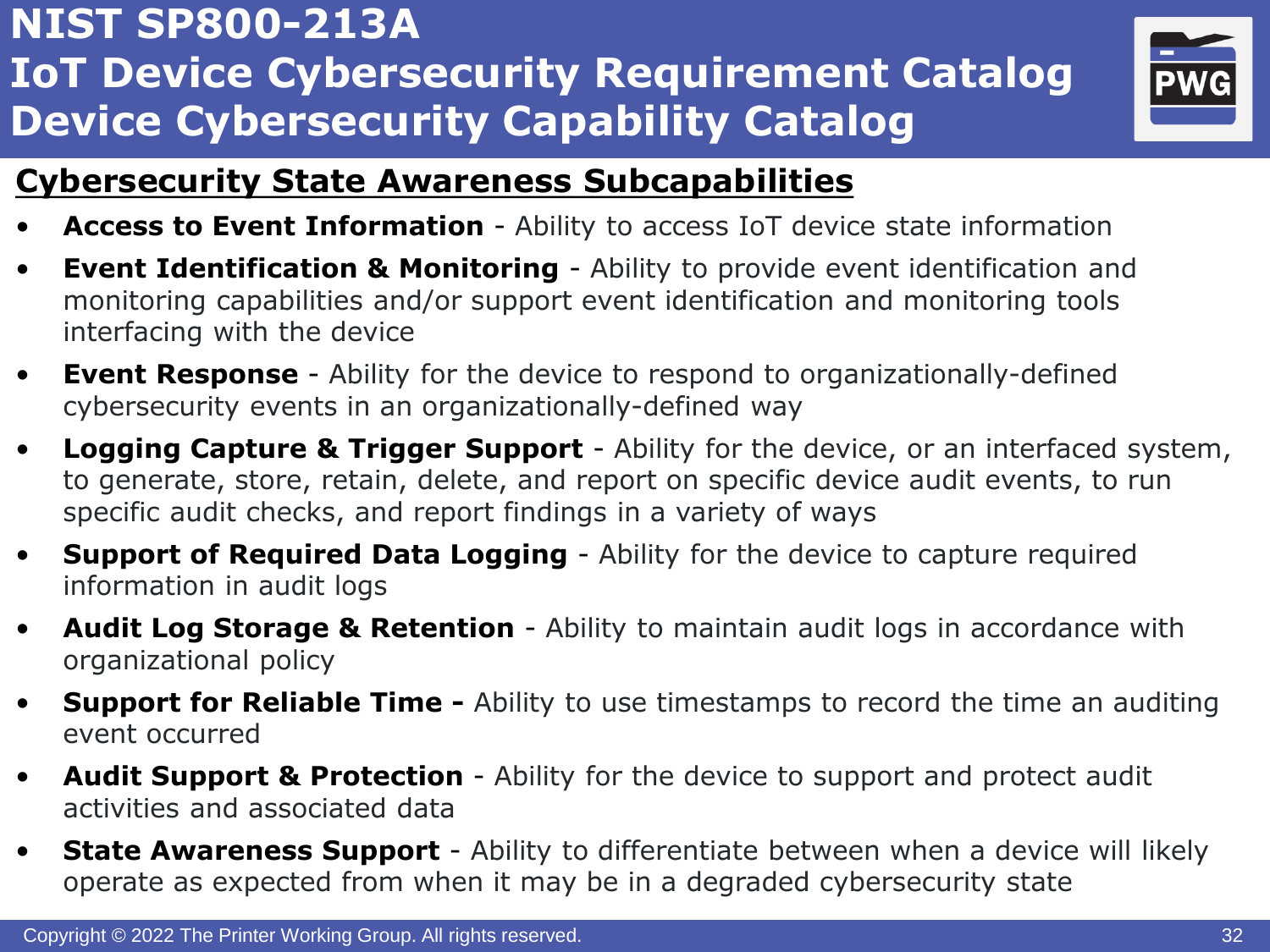

#### **Cybersecurity State Awareness**

#### • **Access to Event Information**

- Ability to access information about the IoT device's cybersecurity state and other necessary data
- Ability to preserve system state information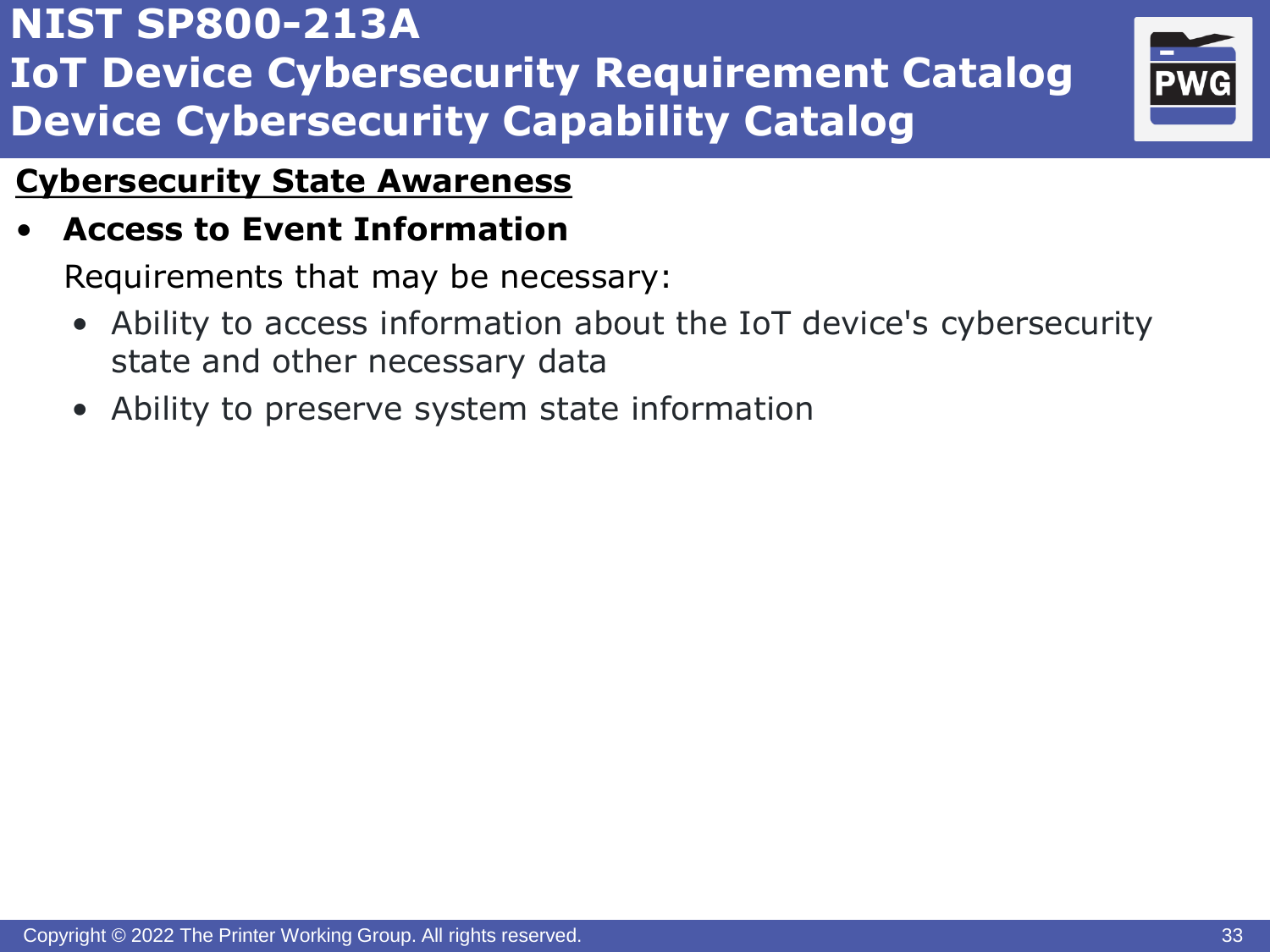

#### **Cybersecurity State Awareness**

### • **Event Identification & Monitoring**

- Ability to identify organizationally-defined cybersecurity events (e.g., expected state change) that may occur on or involving the IoT device
- Ability to monitor for organizationally-defined cybersecurity events (e.g., expected state change) that may occur on or involving the IoT device
- Ability to support a list of events that are necessary for auditing purposes (to support the organizational auditing policy)
- Ability to identify unique users interacting with the device (to allow for user session monitoring)
- Ability to support a monitoring process to check for disclosure of organizational information to unauthorized entities. (The device may be able to perform this check itself or provide the information necessary for an external process to check)
- Ability to monitor communications traffic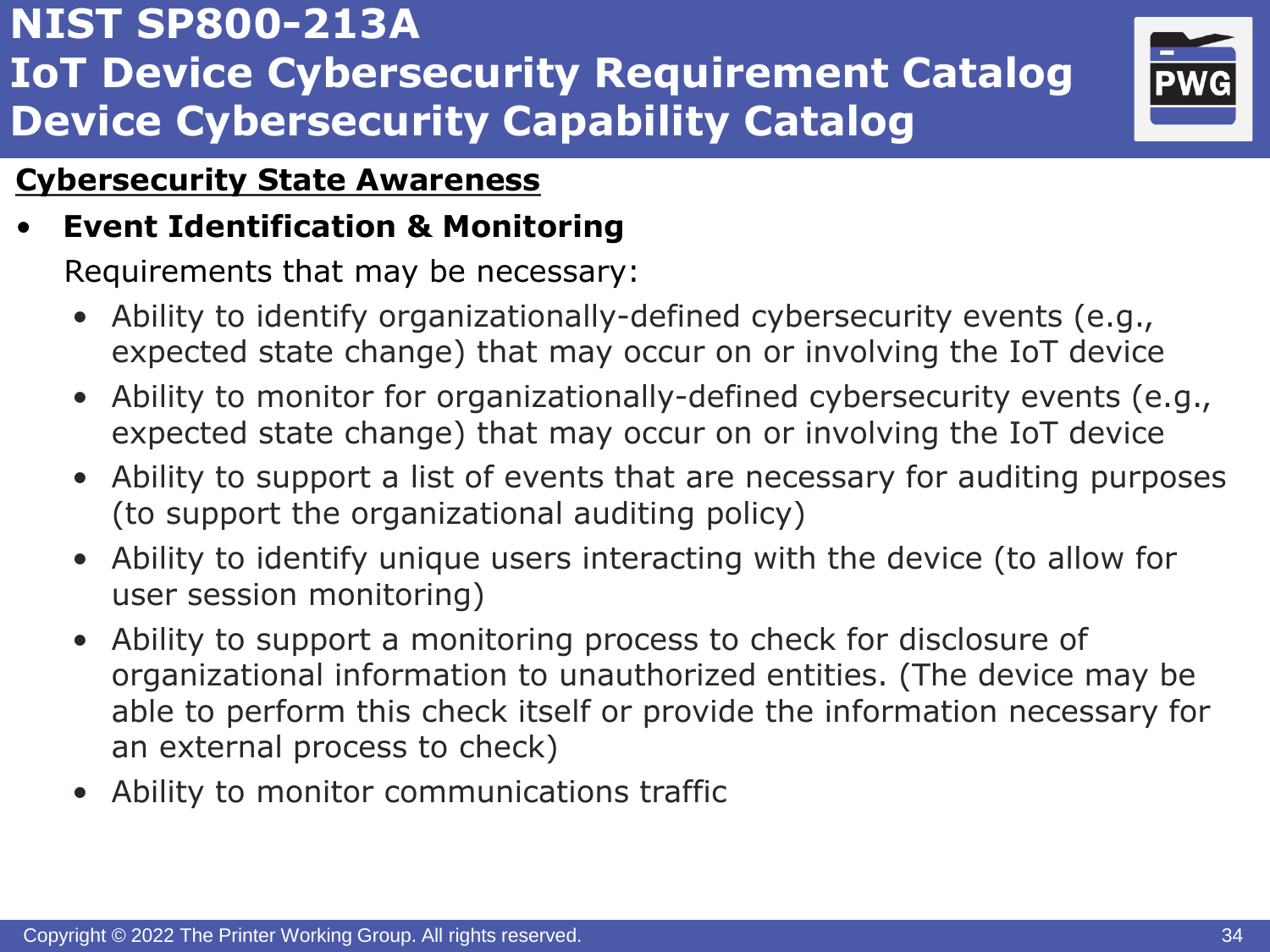

#### **Cybersecurity State Awareness**

### • **Event Identification & Monitoring**

Requirements that may be necessary (cont'd):

- Ability to monitor changes to the configuration settings
- Ability to detect remote activation attempts
- Ability to detect remote activation of a collaborative computing device/component (e.g., microphone, camera)
- Ability to detect remote activation of sensors
- Ability to define the characteristics of unapproved content
- Ability to scan files for unapproved content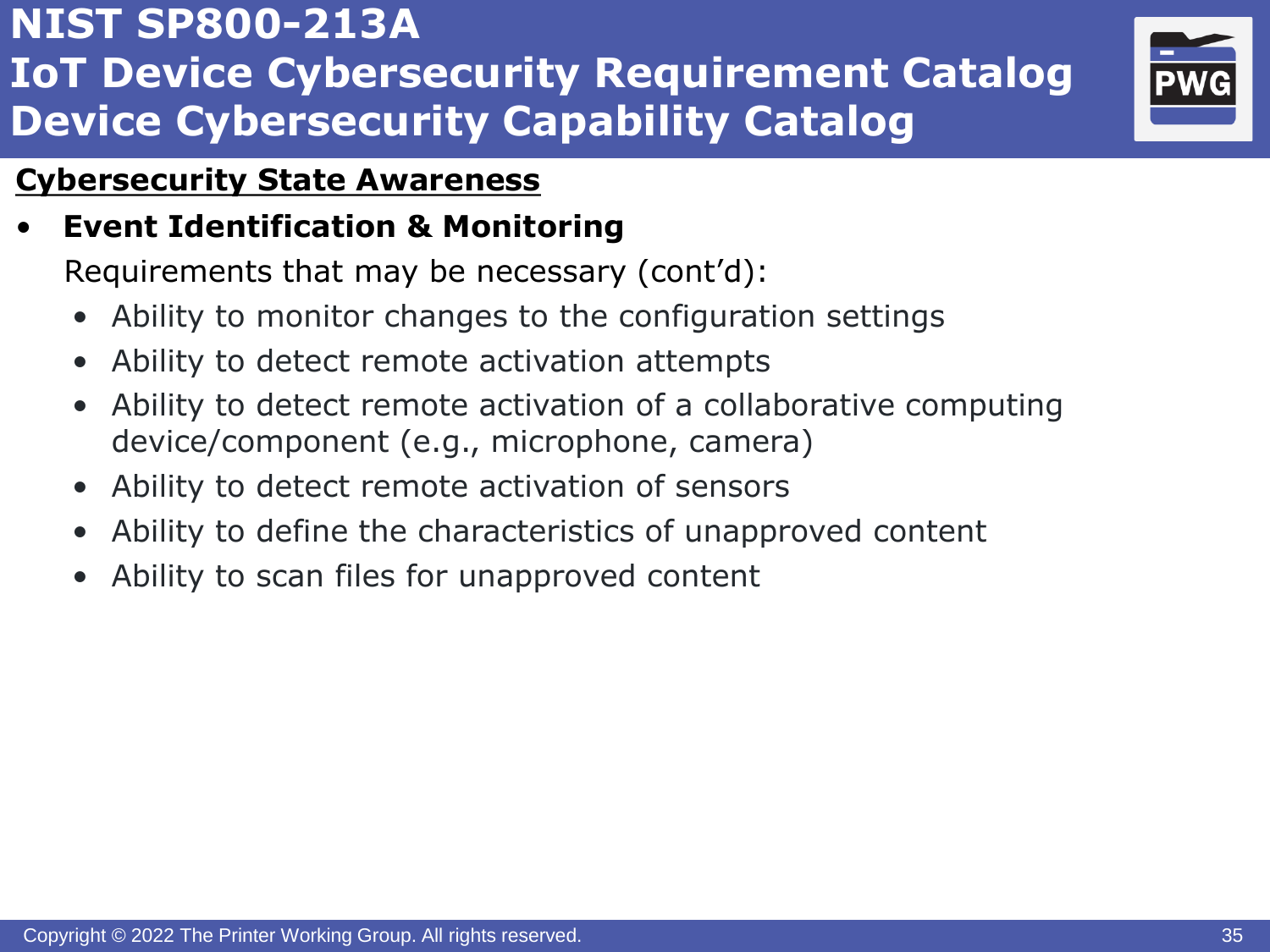

#### **Cybersecurity State Awareness**

#### • **Event Response**

- Ability to generate alerts for specific events
- Ability to respond to alerts according to predefined responses
- Ability to alert connected information systems of potential issues found during the auditing process
- Ability to provide information to an external process that will issue auditing process alerts
- Ability to notify users of activation of a collaborative computing device
- Ability to provide a physical indicator of sensor use
- Ability to respond following an auditing failure (either by the device or an external auditing process)
- Ability to prevent download of unapproved content
- Ability to delete unapproved content
- Ability to support alternative security mechanisms when primary mechanisms (e.g., login protocol, encryption, etc.) are compromised
- Ability to configure organizationally-defined aspects of the event response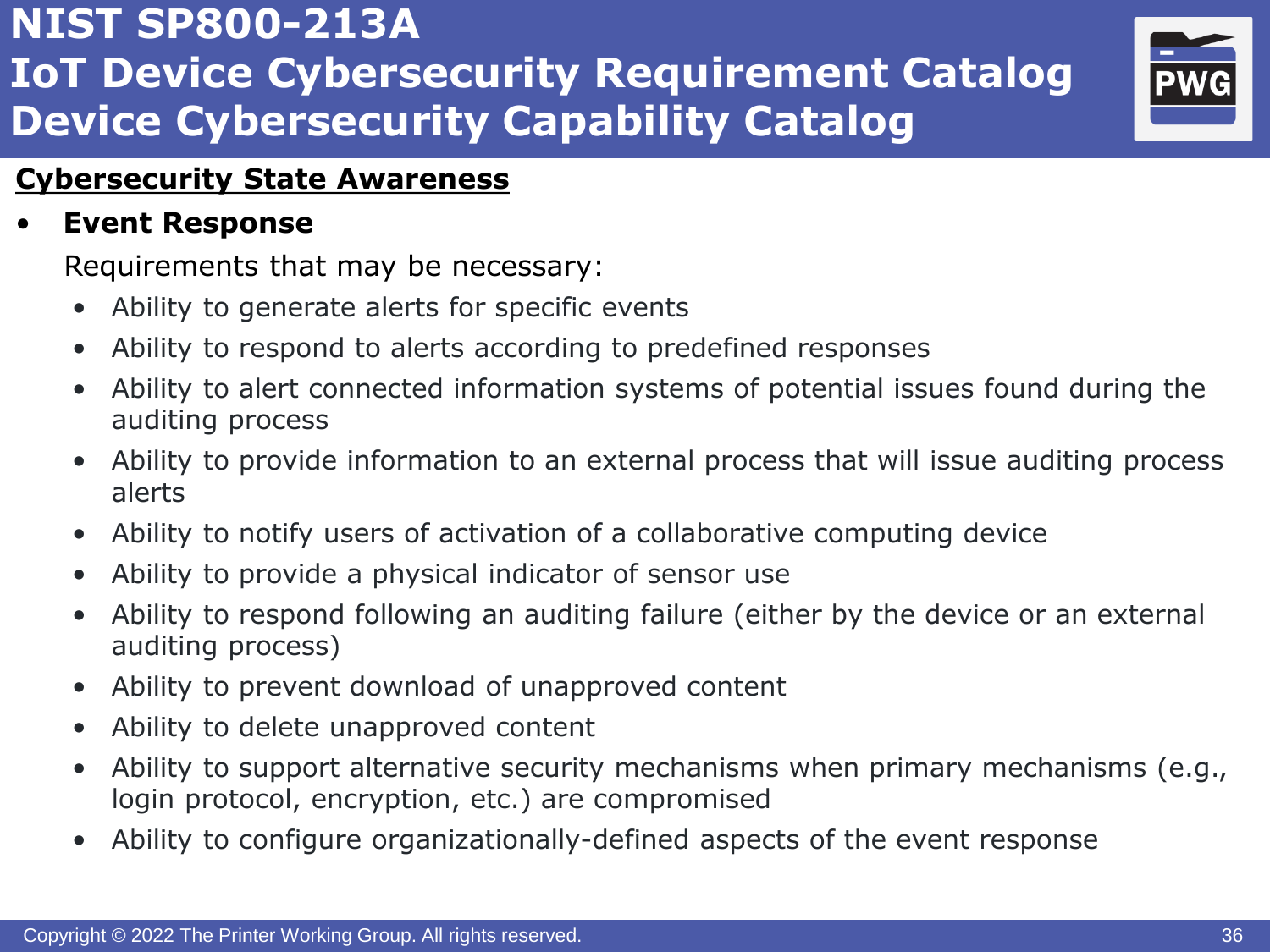

#### **Cybersecurity State Awareness**

# • **Logging Capture & Trigger Support**

- The device can generate audit logs for defined events
	- Ability to identify and capture organizationally-defined events using a persistent method
	- Ability to capture information from organizationally-defined cybersecurity events (e.g., cybersecurity state, time) through organizationally-defined means (e.g., logs)
	- Ability to create audit logs within the device for organizationallydefined and auditable events (e.g. account creation, modification, enabling, disabling, removal actions and notifications)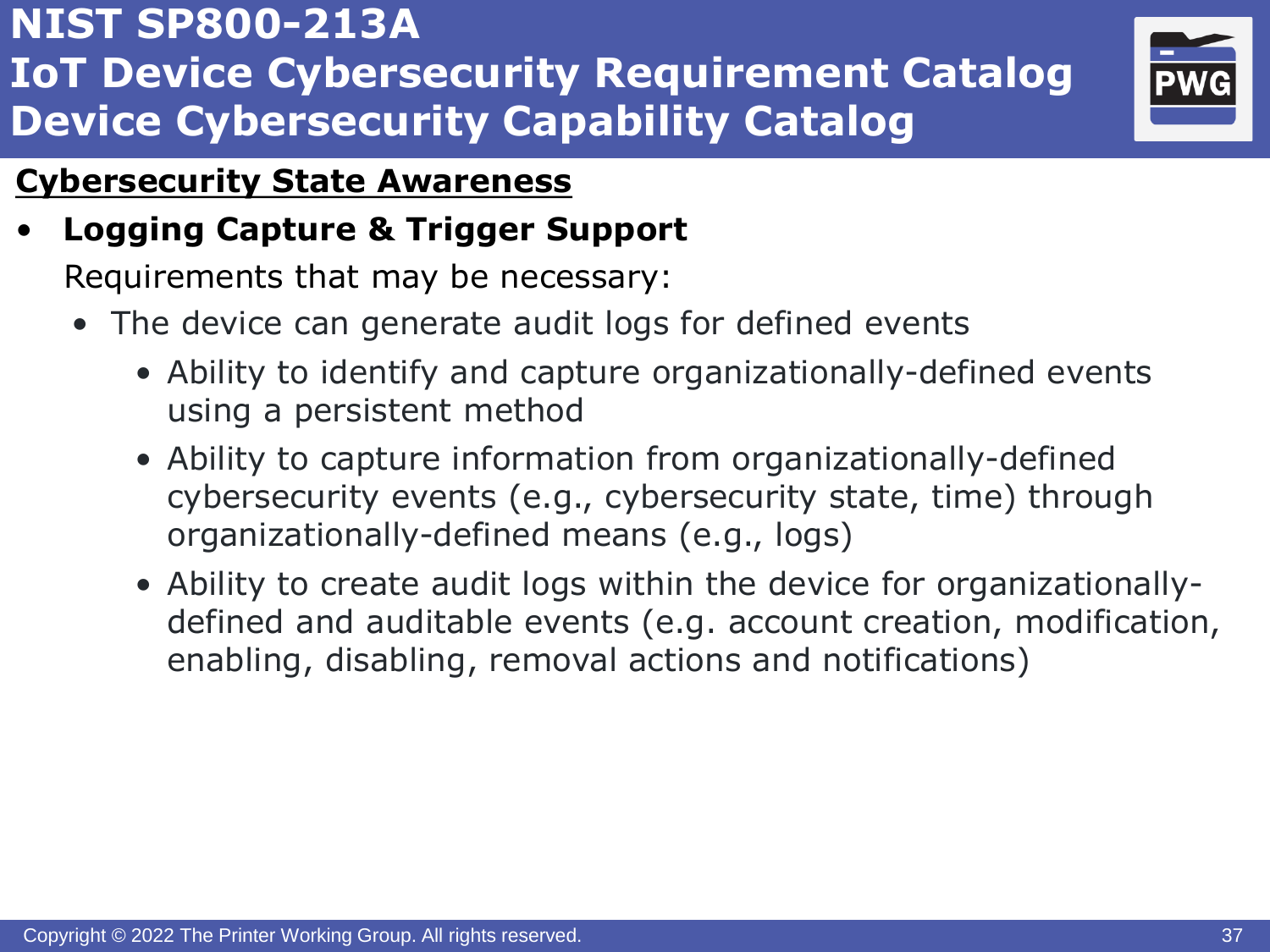

### **Cybersecurity State Awareness**

### • **Support of Required Data Logging**

- Ability to track users interacting with the device, the time they interacted with the device, the time the user logged out of the device, and to list this information in an audit log
- Ability to log information pertaining to:
	- The type of event that occurred
	- The time that the event occurred
	- Where the event occurred
	- The source of the event
	- The outcome of the event
	- Identity of users/processes associated with the event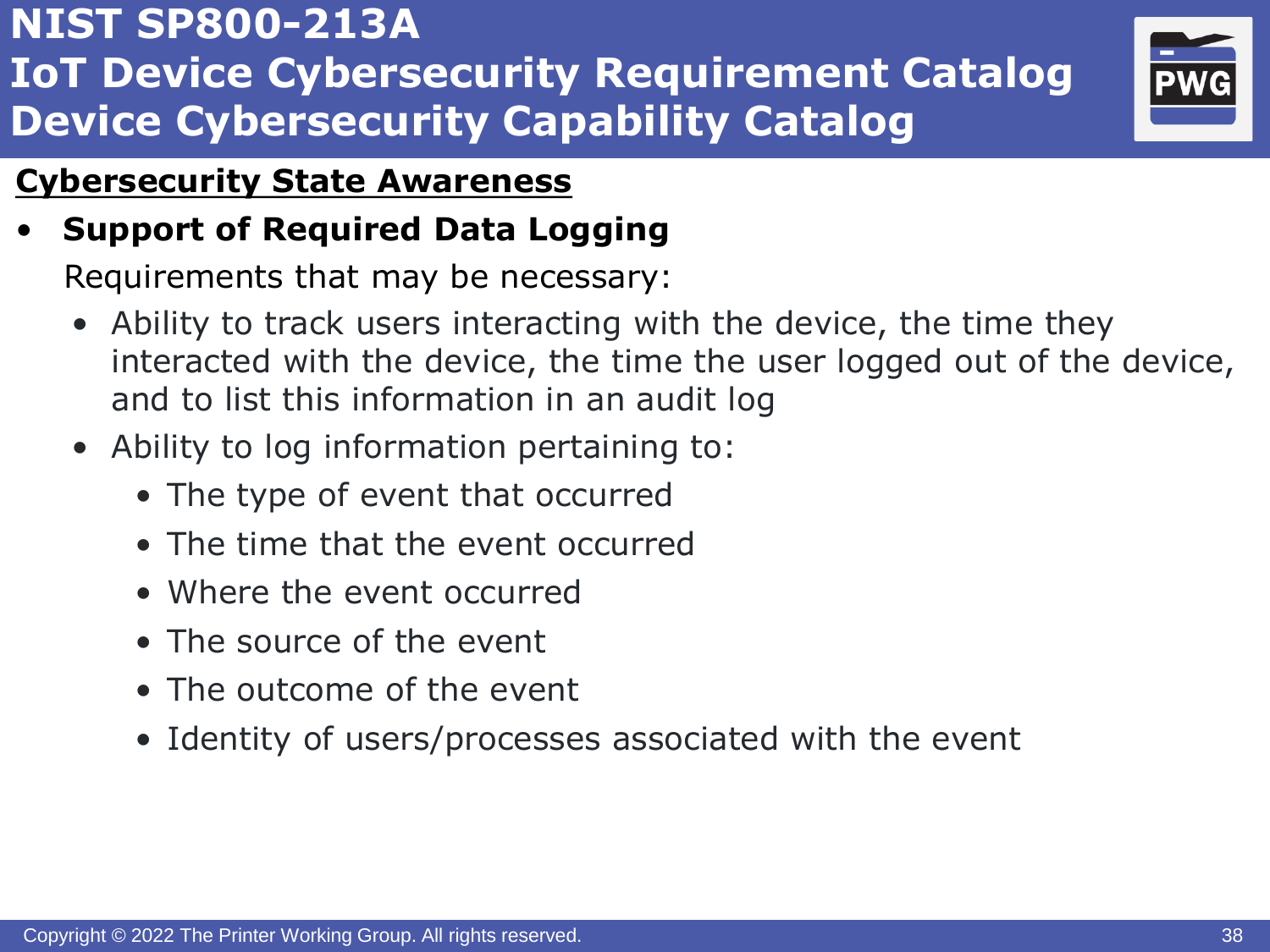

### **Cybersecurity State Awareness**

• **Support of Required Data Logging**

Requirements that may be necessary (cont'd):

- Ability to support auditing of configuration actions such as:
	- Current configuration state
	- History of configuration changes
	- When changes in configuration occurred
	- Which account made the configuration change
- Ability to provide information as to why the device captured a particular event or set of events
- Ability to capture organizationally-defined information to support examination of security incidents
- Ability to record stored data access and usage
- Ability to use an alternative audit logging mechanism in case of failure of primary mechanism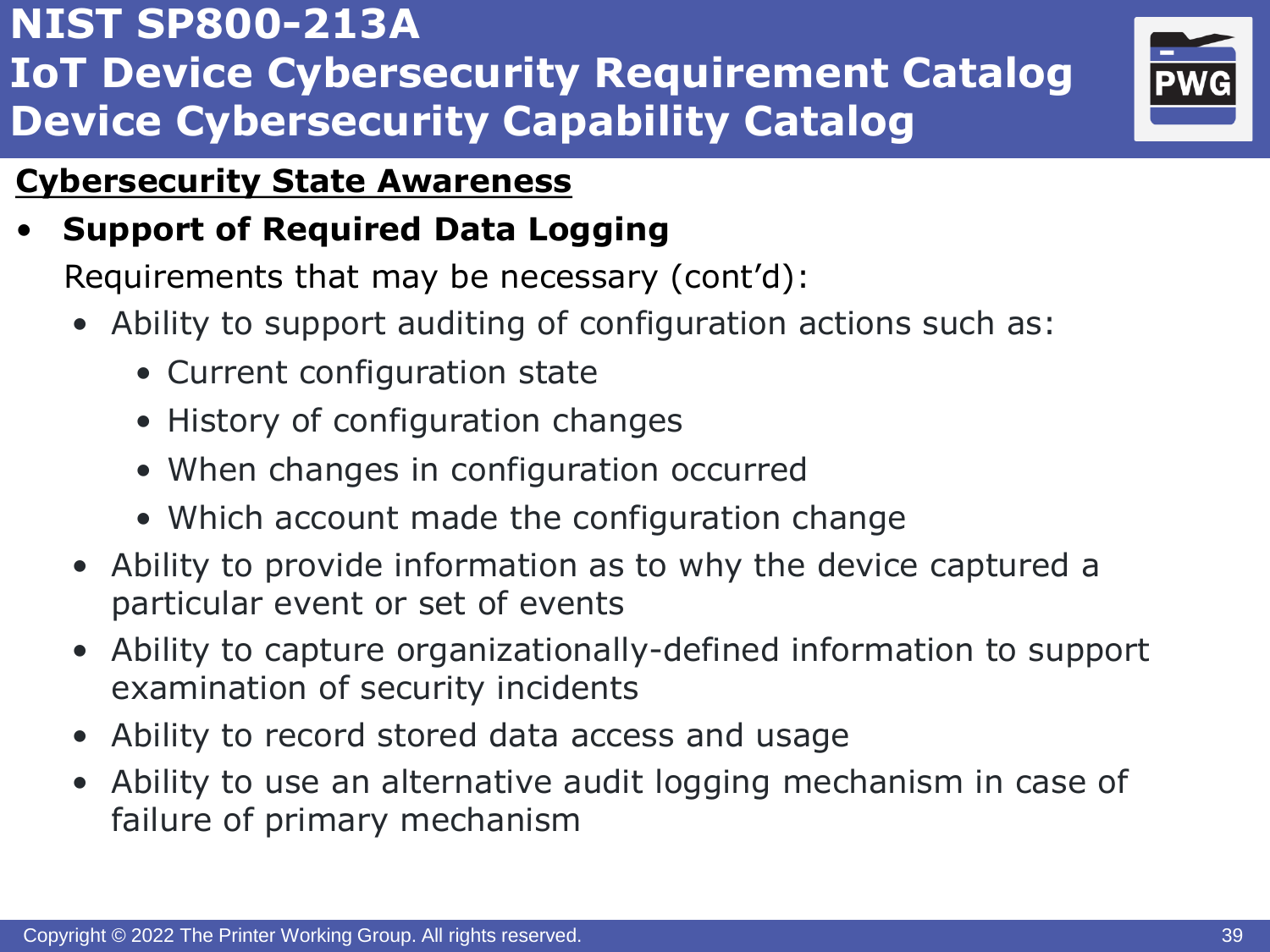

#### **Cybersecurity State Awareness**

### • **Audit Log Storage & Retention**

- Ability to comply with organizational policy for storing persistent audit logs up to a predefined size
- Ability to comply with organizational policy for audit log retention period
- Ability to delete audit logs in accordance with organizational policy
- Ability to send alerts that the logs are too big for the device to continue to store (if the predefined amount of time has not yet passed to delete them)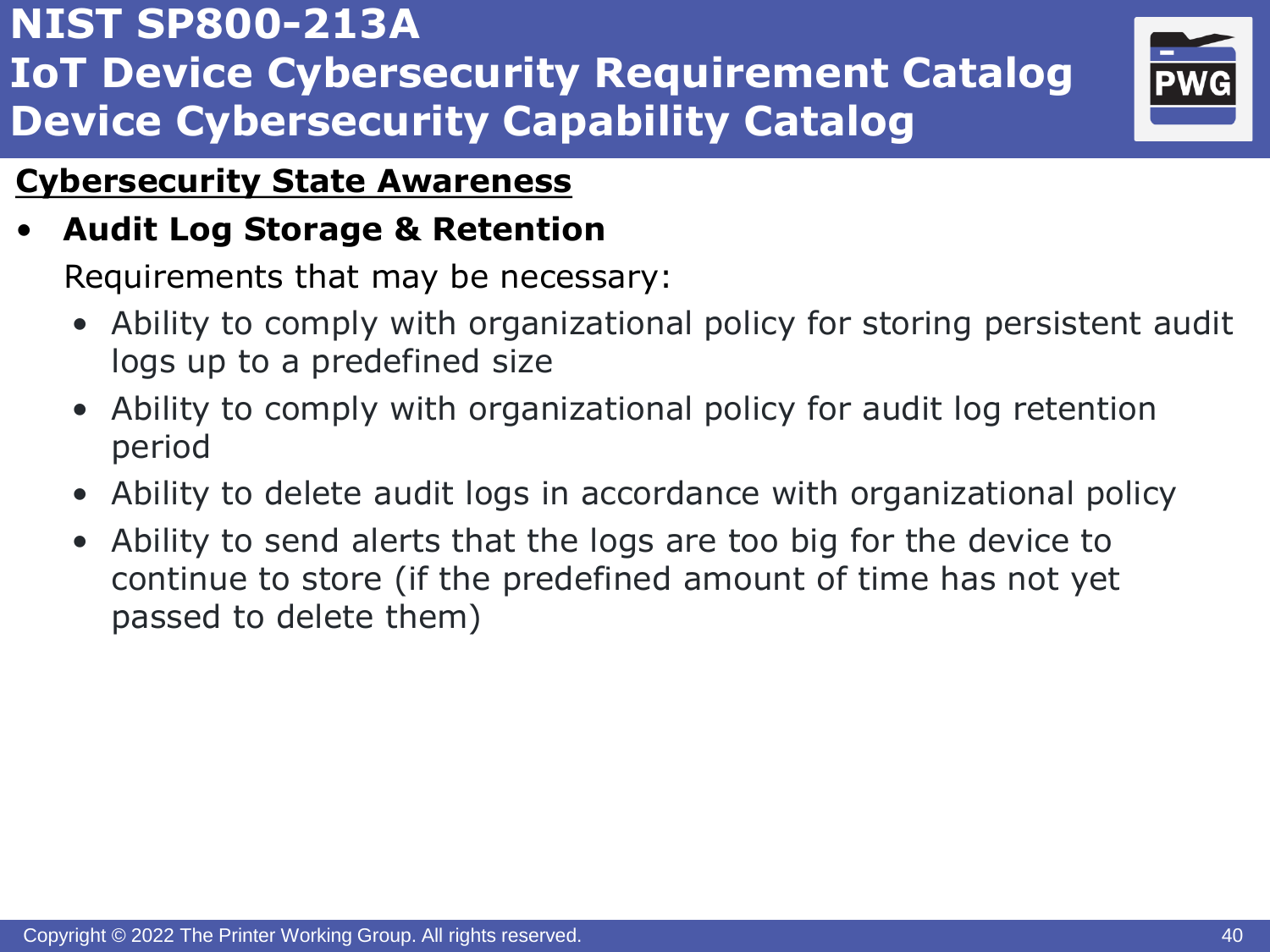

#### **Cybersecurity State Awareness**

### • **Support for Reliable Time**

- Ability to support organizationally-defined granularity in device timing measurements
- Ability to use synchronization with a verified time source to determine the validity of a timestamp
- Ability to record timestamps convertible to Coordinated Universal Time (UTC) or Greenwich Mean Time (GMT) to support a standardized representation of timing
- Ability to log timing measurements outside a threshold value (e.g., enabling alerts if the device's system time is not reliable)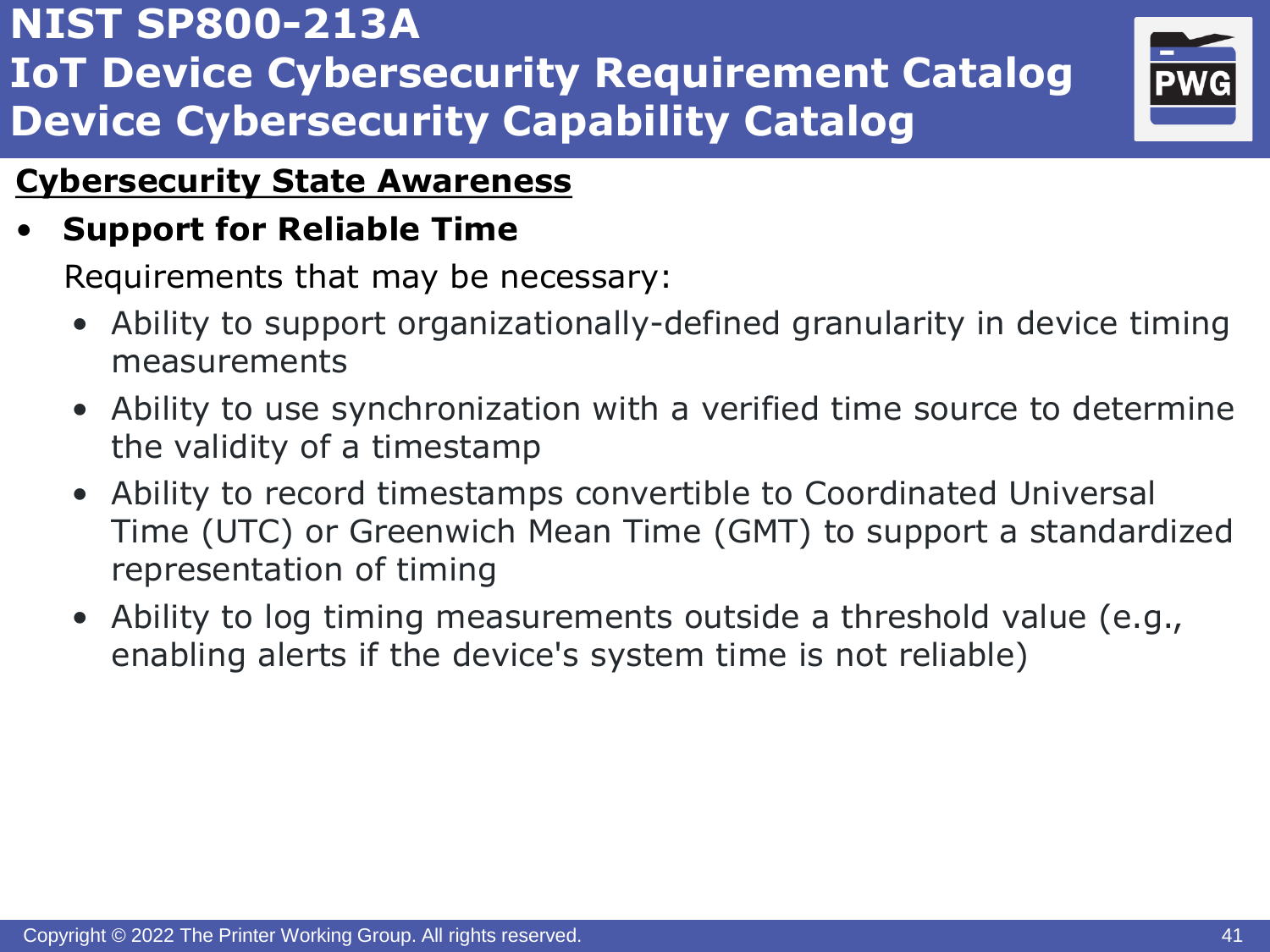

#### **Cybersecurity State Awareness**

• **Audit Support & Protection**

- Ability to report on its cybersecurity state
- Ability to support a self-audit generation process
- Ability to run audit scans (automated or otherwise) to provide specific information (e.g., such as that requested for an external process to audit the device)
- Ability to send requested audit logs to an external audit process or information system (e.g., where its auditing information can be checked to allow for review, analysis, and reporting)
- Ability to support an alternate auditing process in the event that the primary auditing process fails
- Ability to protect the audit information through the use of:
	- Encryption
	- Digitally signing audit files
	- Securely sending audit files to another device
	- Other protections created by the device manufacture
- Ability to prevent any entities from editing audit logs unless the entity is authorized and is responsible for maintaining the audit logs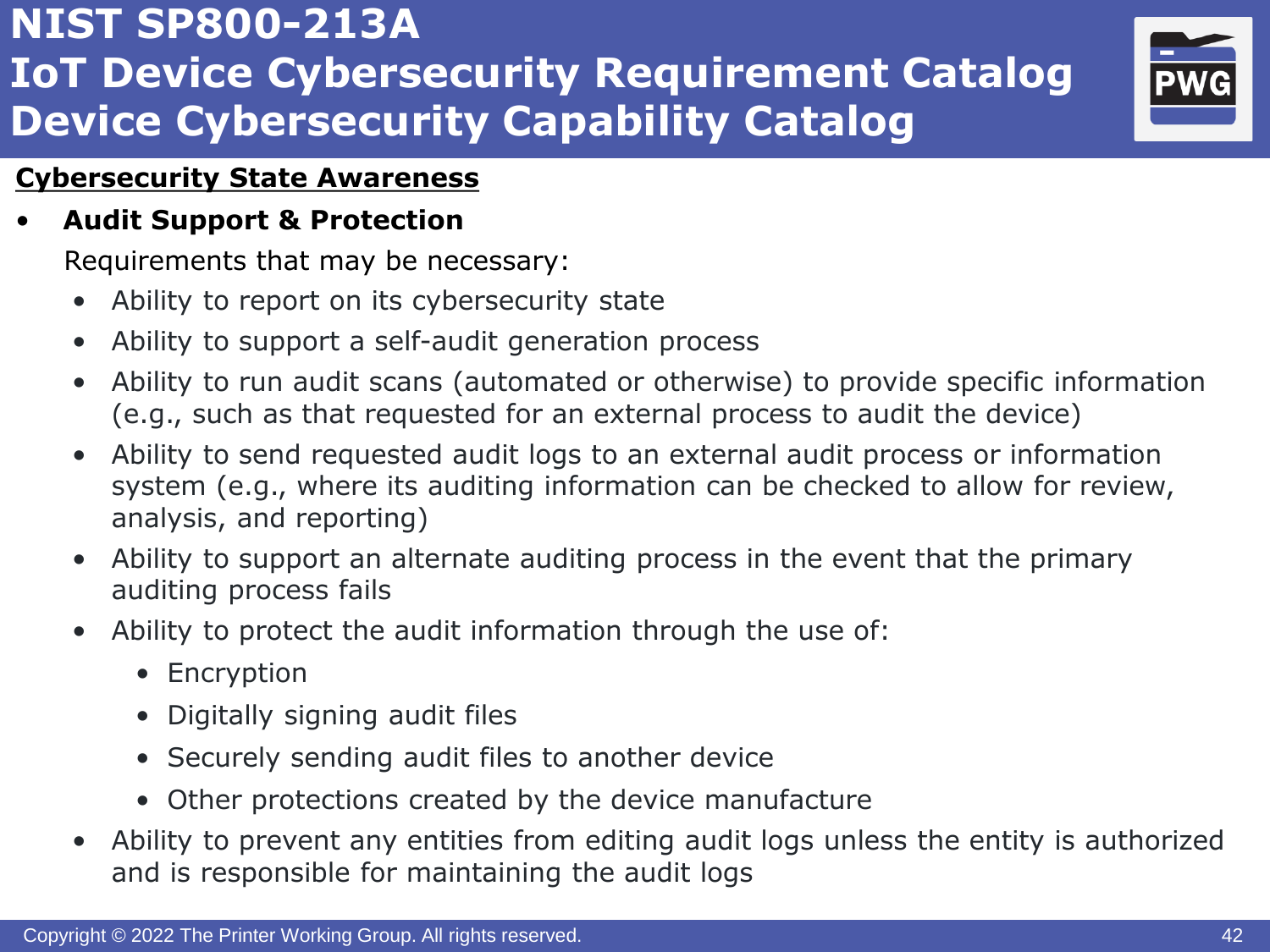

#### **Cybersecurity State Awareness**

• **State Awareness Support**

Requirements that may be necessary: None Stated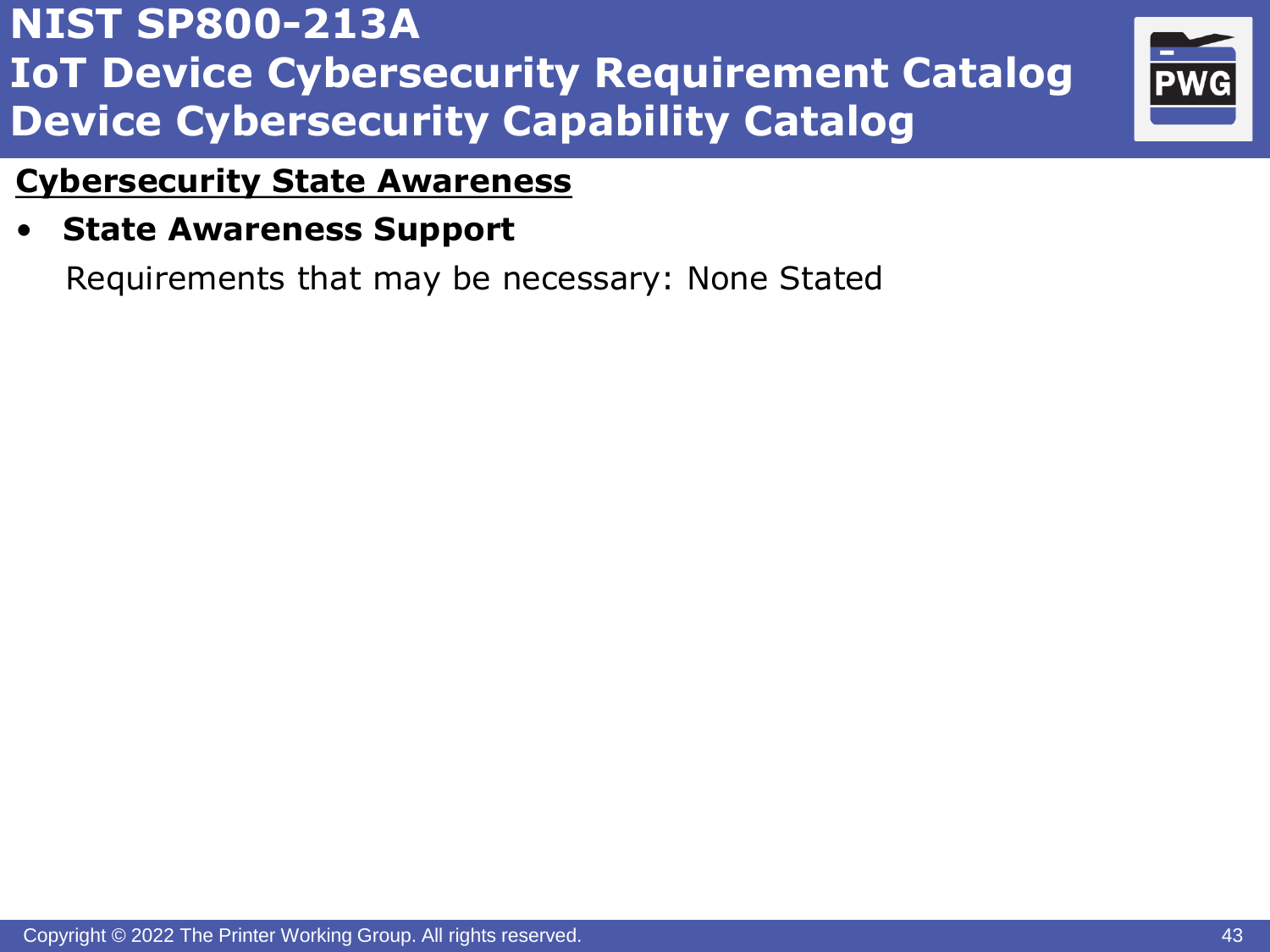

### **Device Security Subcapabilities**

- **Secure Execution** Ability to protect the execution of code on the device
- **Secure Communication** Ability to securely initiate and terminate communications with other devices
- **Secure Resource Usage** Ability to securely utilize system resources and memory
- **Device Integrity -** Ability to protect against unauthorized changes to hardware and software
- **Secure Network Onboarding Support -** Ability to use secure network onboarding technologies to connect to the network
- **Secure Device Operation -** Ability to operate securely and safely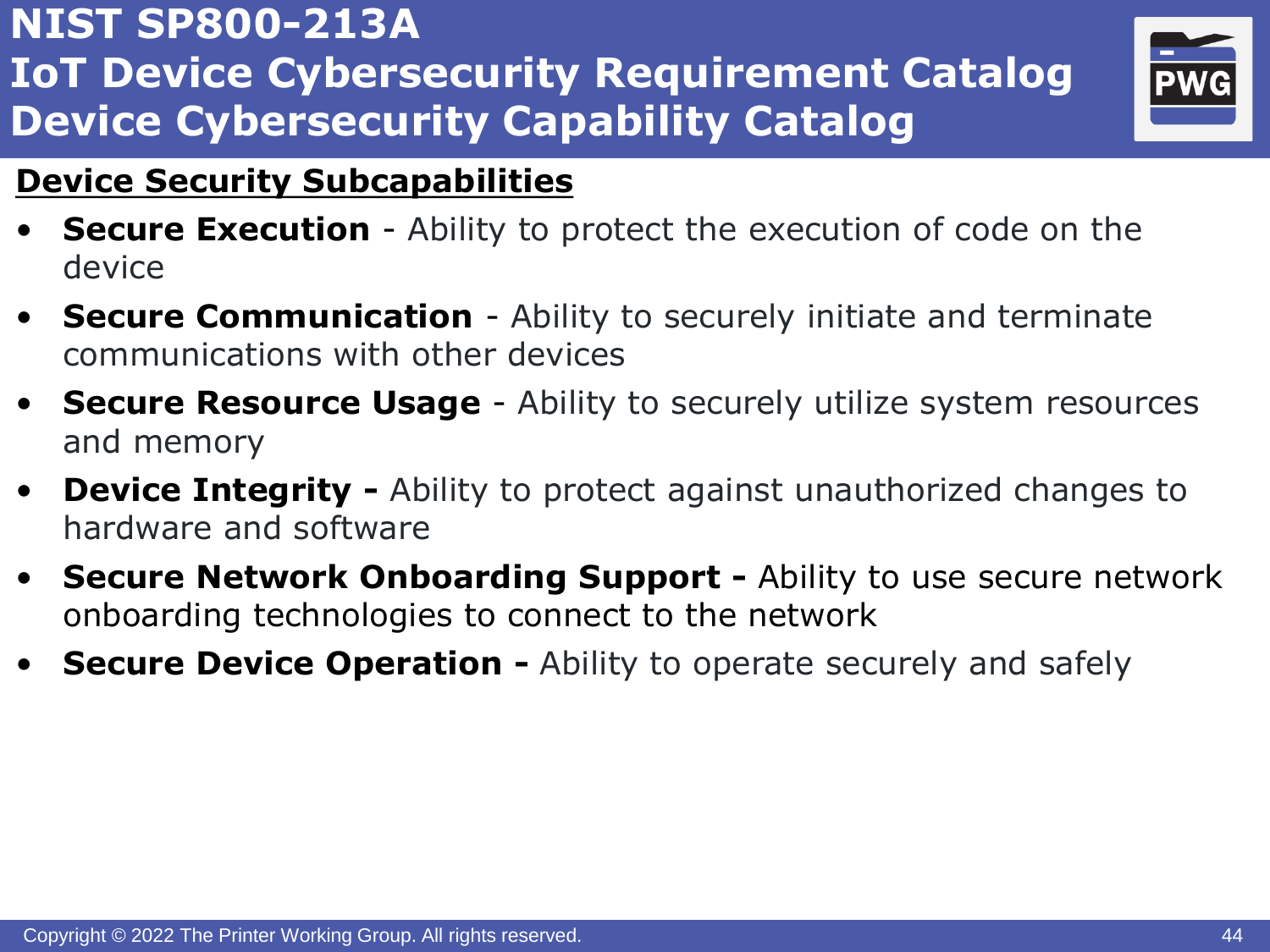

### **Device Security**

### • **Secure Execution**

- Ability to enforce organizationally-defined execution policies
	- Ability to execute code in confined virtual environments
	- Ability to separate IoT device processes into separate execution domains
- Ability to separate the levels of IoT device user functionality
- Ability to authorize various levels of IoT device functionality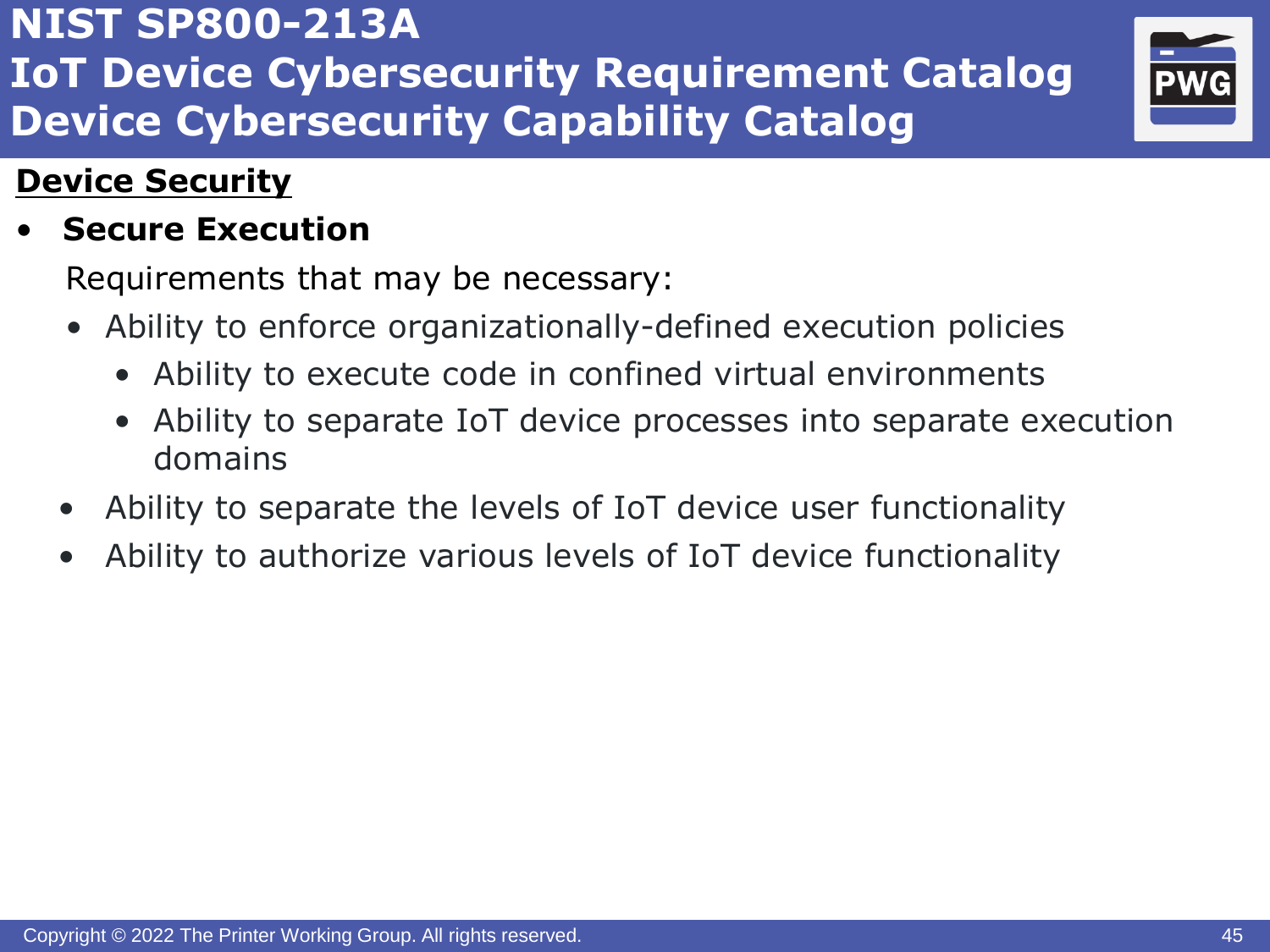

### **Device Security**

#### • **Secure Communication**

- Ability to enforce traffic flow policies
- Ability to utilize standardized protocols
- Ability to establish network connections
- Ability to terminate network connections (e.g., automatically based on organizationally-defined parameters)
- Ability to de-allocate Transmission Control Protocol/Internet Protocol (TCP/IP) address/port pairings
- Ability to establish communications channels
- Ability to secure the communications channels
- Ability to interface with Domain Name System/Domain Name System Security Extensions (DNS/DNSSEC)
- Ability to store and process session identifiers
- Ability to identify and track sessions with identifiers
- Ability to use an anti-spoofing mechanism to prevent adversaries from falsifying security attributes
- Ability to prevent untrusted data injections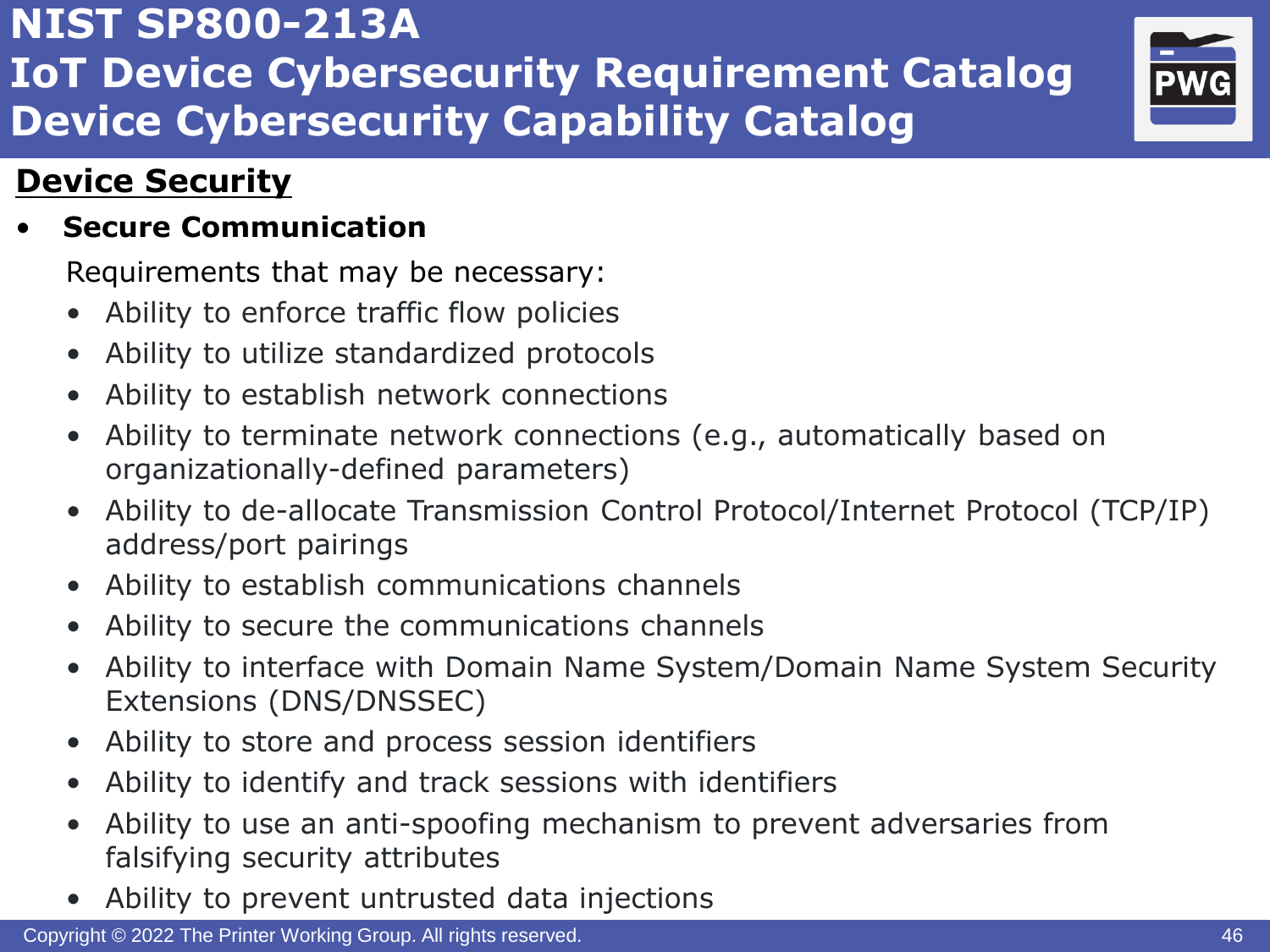

### **Device Security**

#### • **Secure Resource Usage**

- Ability to support shared system resources
	- Ability to release resources back to the system
	- Ability to separate user and process resources use
	- Ability to manage memory address space assigned to processes
	- Ability to enforce access to memory space through the kernel
	- Ability to prevent a process from accessing memory space of another process
	- Ability to enforce configured disk quotas
	- Ability to continue operation when associated networks are unavailable (e.g., a smart smoke detector must still go off when a fire occurs even if it is not attached to the associated network)
- Ability to provide sufficient resources to store and run the operating environment (e.g., operating systems, firmware, applications)
- Ability to utilize file compression technologies (e.g., to provide denial of service protection)
- Ability to use or enforce hardware-based, write protect to protect certain software (e.g., firmware)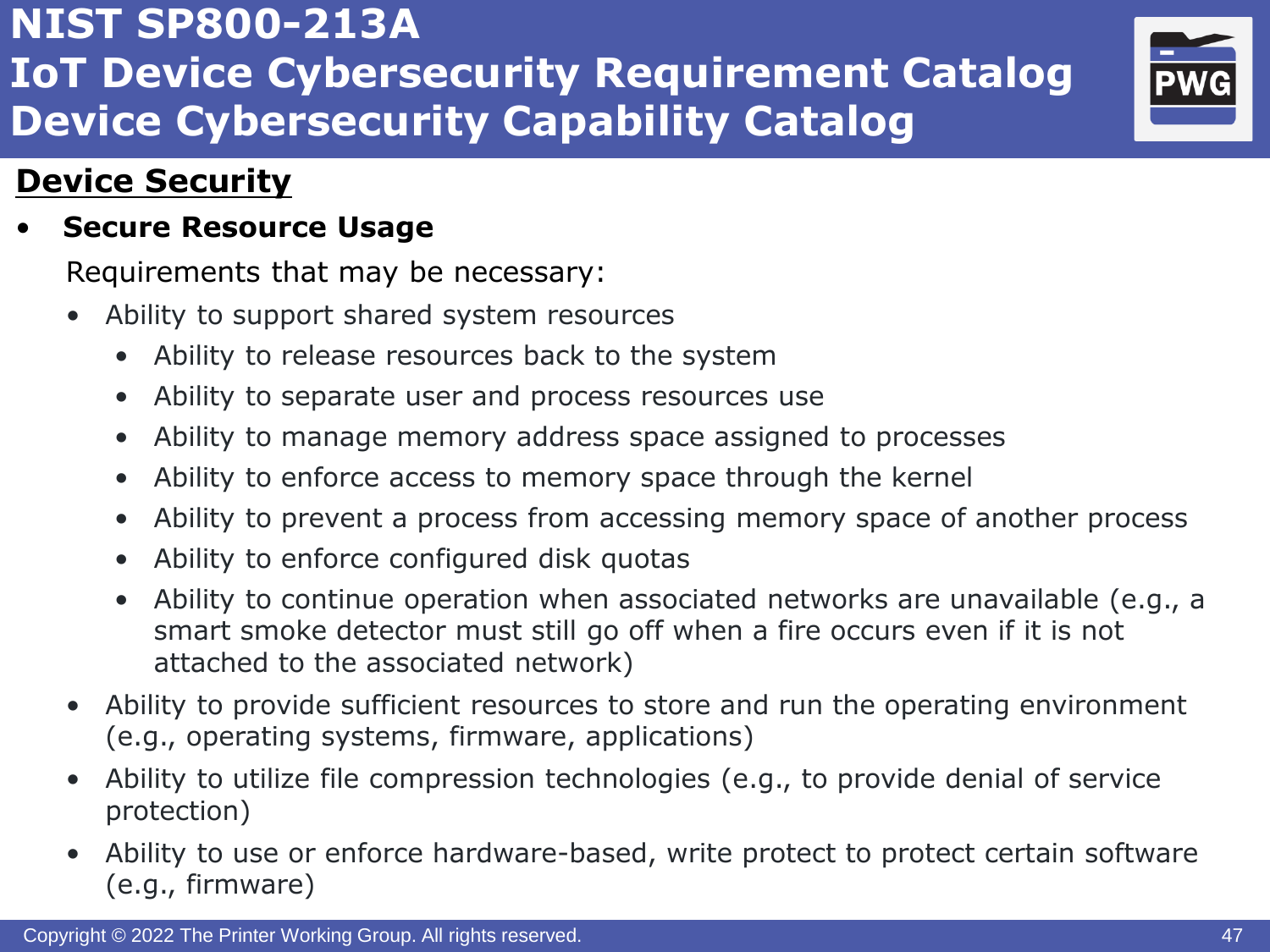

### **Device Security**

• **Device Integrity**

- Ability to perform security compliance checks on system components (e.g., verify acceptable baseline configuration, perform a tamper check)
- Ability to detect unauthorized hardware and software components and other tampering with the IoT device when used
- Ability to detect tampering throughout the system development lifecycle
- Ability to take organizationally-defined actions when unauthorized hardware and software components are detected (e.g., disallow a flash drive to be connected even if a USB port is present)
- Ability to store the operating environment (e.g., firmware image, software, applications) in read-only media (e.g., Read Only Memory)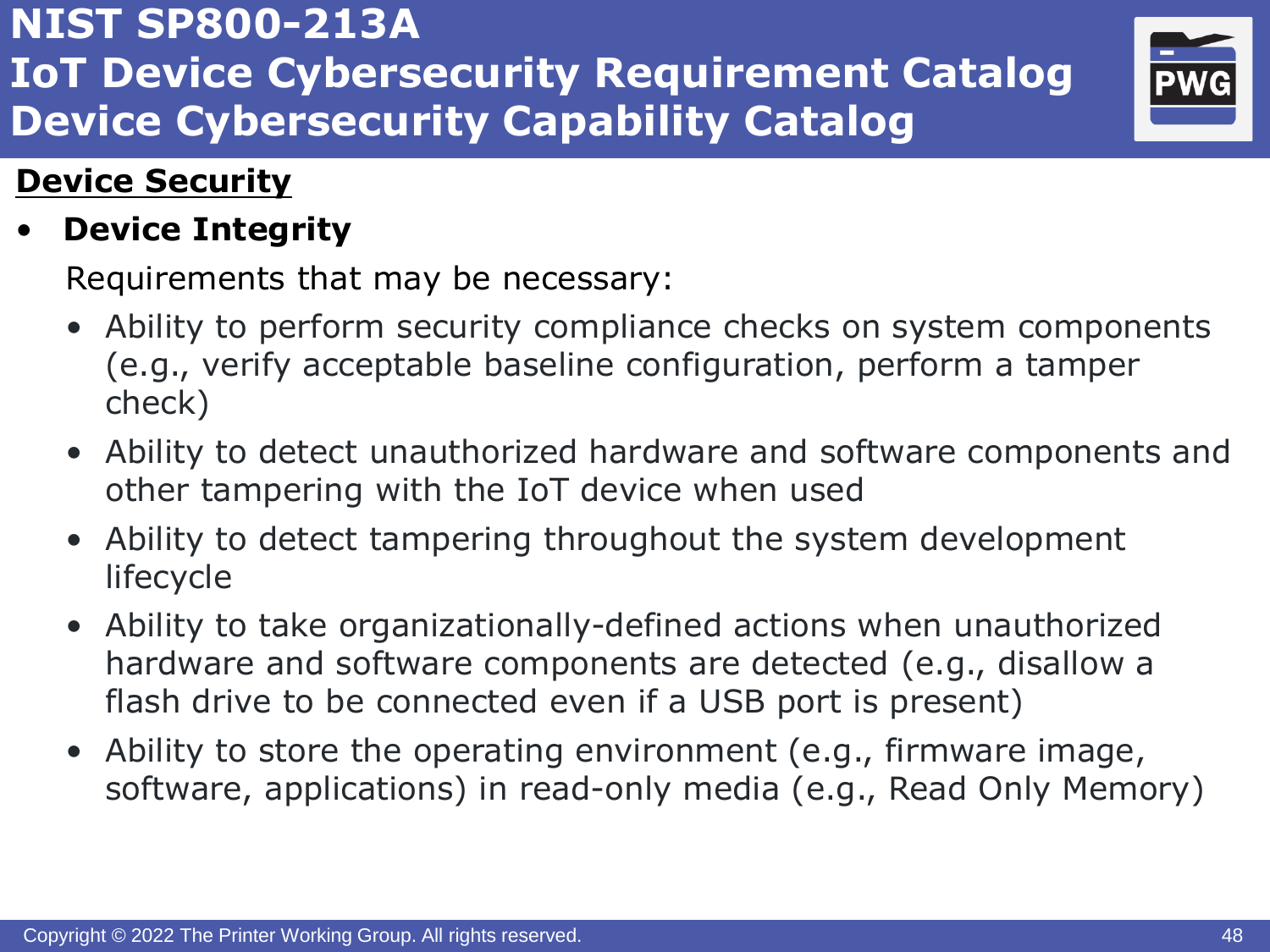

### **Device Security**

• **Secure Network Onboarding Support**

- Ability for the IoT device to provide necessary data and/or perform necessary functions participate in the device-to-network authentication
- Ability to identify and recognize the network
- Ability to receive, store, and/or use secure network credentials
- Ability to restrict communications to only authorized entities, as enforced through the onboarded network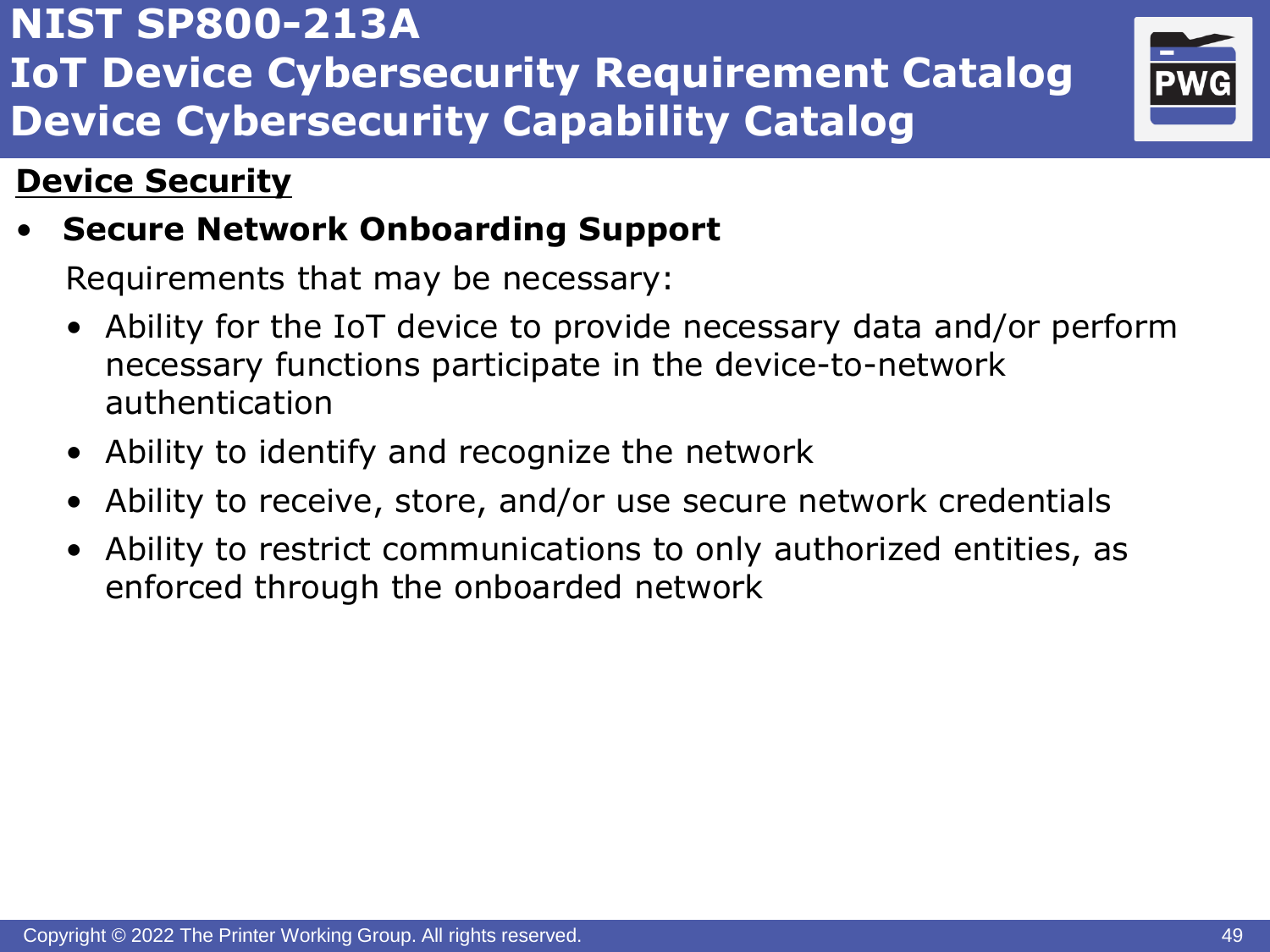

### **Device Security**

#### • **Secure Device Operation**

- Ability to keep an accurate internal system time
- Ability to compare and synchronize internal system time with an organizationally-defined authoritative source
- Ability to define various operational states
- Ability to support various modes of IoT device operation with more restrictive operational states
	- "travel mode" for transit
	- "safe mode" for operation when some or all network security is unavailable
	- Others as determined necessary based on the purpose and goals for the IoT device
	- Ability to define differing failure types
	- Ability to fail in a secure state
	- Ability to disable operations and/or functionality in the event of security violations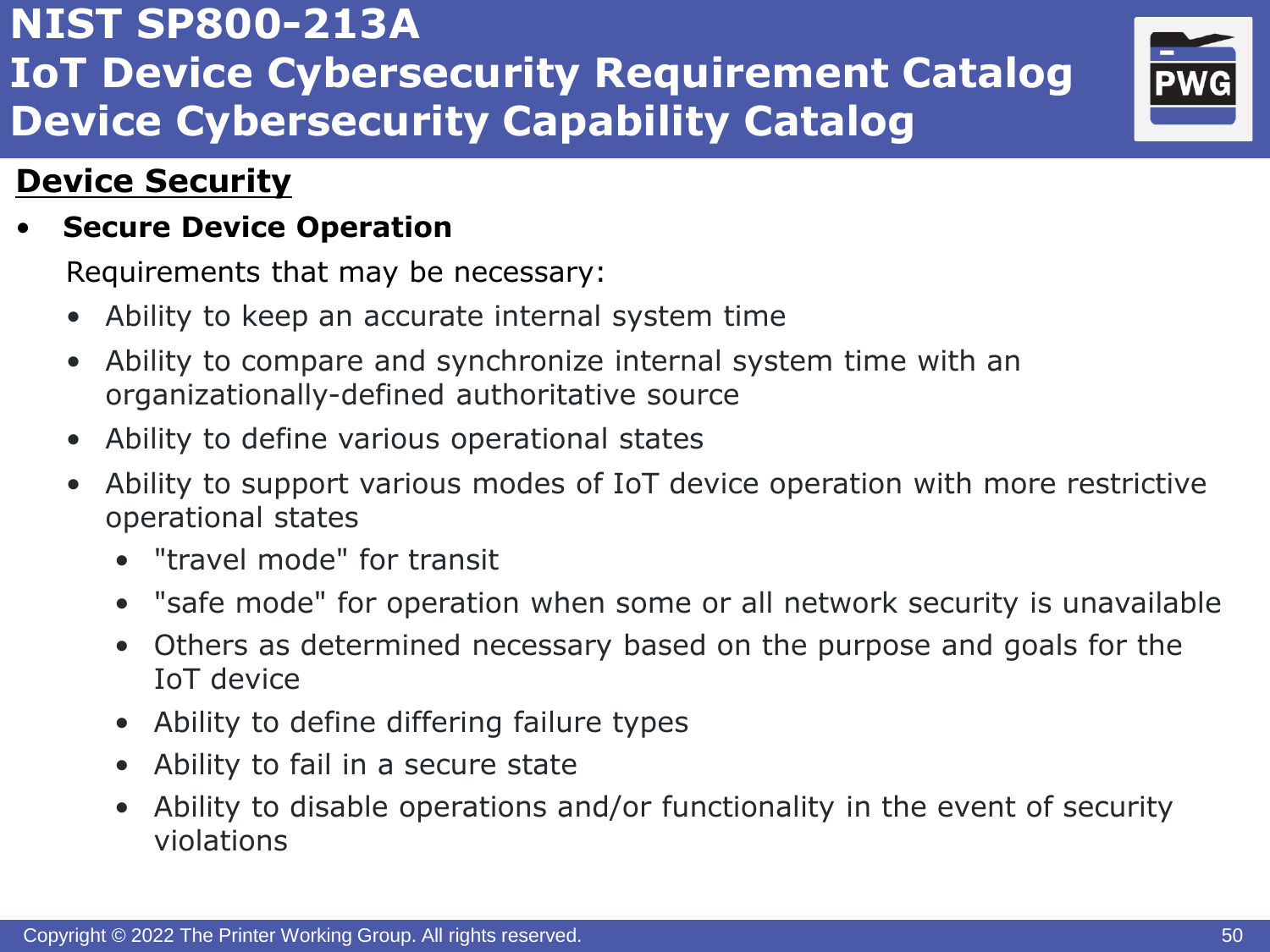

### **Device Security**

#### • **Secure Device Operation**

Requirements that may be necessary (cont'd):

- Ability to restrict components/features of the IoT device (e.g., ports, functions, protocols, services, etc.) in accordance with organizationally-defined policies
- Ability to sense the environment and securely (i.e., preserving confidentiality, integrity, and availability of the device and its data) interface with the environment, either directly or through the IoT system. Examples include:
	- Emergency shutoff mechanism
	- Emergency lighting mechanism
	- Fire protection mechanism
	- Temperature and humidity mechanism
	- Water damage protection mechanism
	- Manufacturer defined capability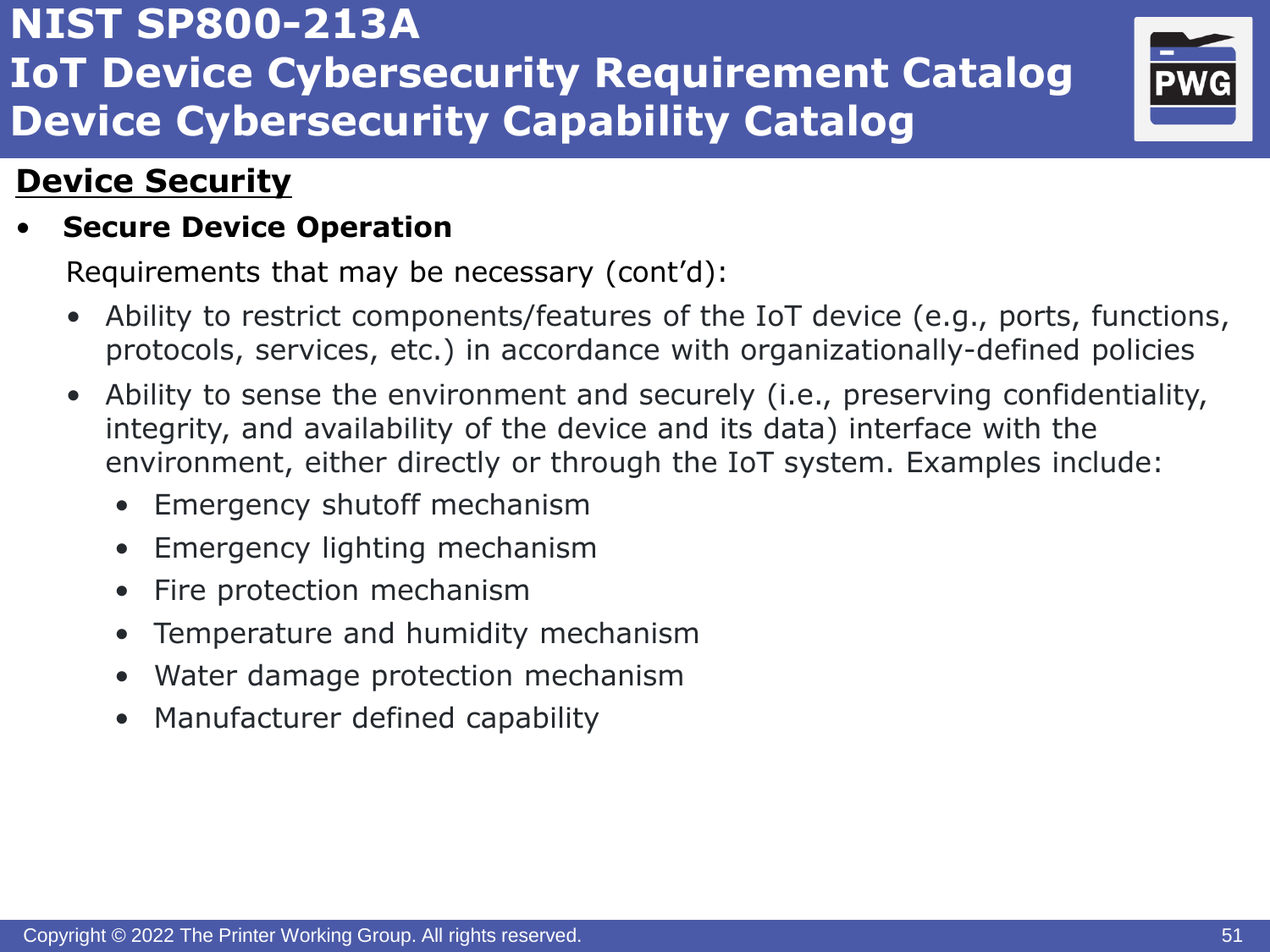# **NIST SP800-213A IoT Device Cybersecurity Requirement Catalog**



# **Non-Technical Supporting Capability Catalog**

**Capabilities** 

- **Documentation:** The ability for the manufacturer and/or the manufacturer's supporting entity, to create, gather, disseminate, and store information relevant to cybersecurity of the IoT device prior to customer purchase, and throughout the development of a device and its subsequent lifecycle
- **Information And Query Reception -** The ability for the manufacturer and/or supporting entity to receive from the customer information and queries related to cybersecurity of the IoT device
- **Information Dissemination -** The ability for the manufacturer and/or supporting entity to broadcast and distribute information related to cybersecurity of the IoT device
- **Education and Awareness -** The ability for the manufacturer and/or supporting entity to create awareness of, and educate IoT device customers about, cybersecurity-related information, considerations, features, and other information related to reducing the risks created by the IoT device being implemented within the IoT customer's digital ecosystem